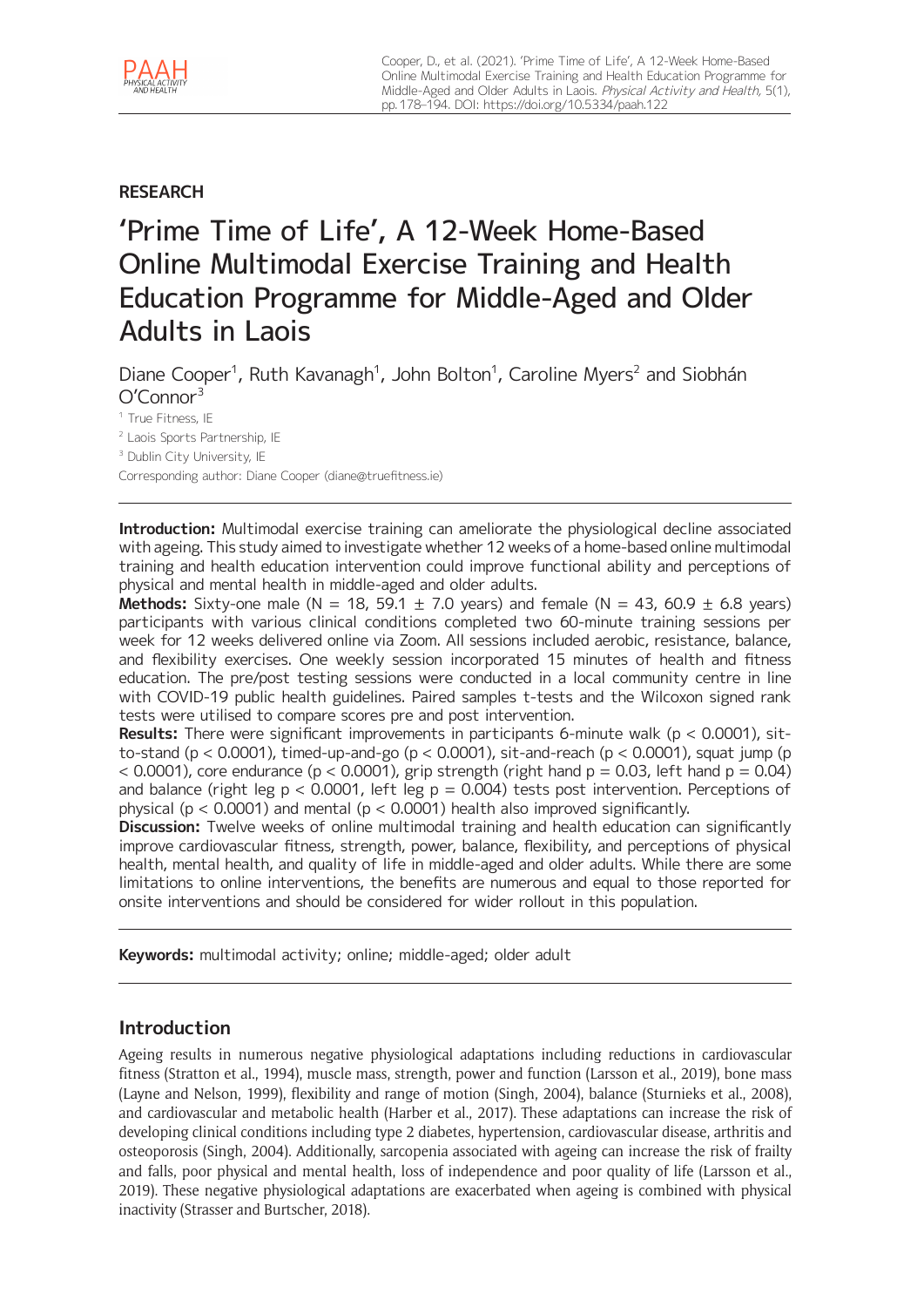Conversely, physical activity (PA), specifically multimodal PA incorporating aerobic, strength, balance and flexibility training can ameliorate the physiological decline associated with ageing (Chodzko-Zajko et al., 2009, Tiedemann et al., 2011). Aerobic training improves aerobic fitness, the functioning of the cardiovascular system (Huang et al., 2005), body composition, lipid profile and insulin sensitivity (Chodzko-Zajko et al., 2009) and is a strong independent predictor of health (Strasser and Burtscher, 2018). Aerobic training also plays an important role in the prevention, treatment and management of cardiovascular and metabolic conditions that are prevalent in the ageing population (Strasser and Burtscher, 2018). Resistance training increases muscle mass, function, strength, power and endurance (Hughes et al., 2018), bone density (Layne and Nelson, 1999), balance (Orr et al., 2006), ability to perform activities of daily living (ADL) independently (Muehlbauer et al., 2012) and reduces frailty (Larsson et al., 2019). Muscle strength and power are independent predictors of health and are among the strongest predictors of mortality in older adults (OA) (Metter et al., 2004). Total muscle mass declines by approximately 20–30% from young adult to 80 years of age (Carmeli et al., 2002). This is particularly evident in untrained individuals and contributes significantly to frailty (Larsson et al., 2019). With ageing, there is a reduction in the size and amount of type II muscle fibers (Larsson, 1983). This reduces the ability to perform activities that require powerful movements (Reid et al., 2008) such as postural corrections when balance is challenged (Henwood and Taaffe, 2005).

Balance, particularly one-legged balance, is a crucial component of most ADL e.g. walking and getting dressed (Sturnieks et al., 2008). Balance declines with age and is associated with poor gait speed, frailty, falls, fractures, hospitalisation and premature mortality (Lord et al., 1994). Balance training improves balance and reduces the risk of falls and the morbidity and mortality associated with same (Tiedemann et al., 2011). Due to the debilitating and detrimental consequences of poor balance in OA, balance training is recommended as an important and effective intervention for adults aged 65 years and older (Tiedemann et al., 2011). However, from a fall prevention perspective, the assessment and training of balance and muscle strength should also be incorporated into interventions for middle-aged adults (MAA).

Flexibility and range of motion deteriorate with age, which can limit the ability to perform specific movements in ADL and is associated with reduced mobility and independent living (Singh, 2004). Flexibility training improves mobility, range of motion, the performance of ADL, functional independent living, and reduces pain and stiffness (Singh, 2004), a commonly cited barrier to PA participation in this age group (Spiteri et al., 2019). Despite these benefits, very few studies focus on documenting the effect of specific range of motion exercises on flexibility outcomes (Chodzko-Zajko et al., 2009).

The physiological adaptations to aerobic, resistance, balance and flexibility training are specific to the mode of training undertaken as are the benefits they each elicit for healthy ageing (Chodzko-Zajko et al., 2009). Regular participation in all four modes of training result in increased functional ability, increased physical and mental health, a longer life span and health span, functional independent living and good quality of life (Chodzko-Zajko et al., 2009). These benefits are particularly evident when comparing the functional ability and health status of trained MAA and OA to their age matched untrained counterparts (McKendry et al., 2020).

Unfortunately, globally one in four adults are currently not meeting the minimum weekly PA recommendations for health (WHO, 2018). The majority of the PA participation data that exists to date pertains to aerobic exercise. While limited research has examined participation in resistance, balance and flexibility training, what is available (CDC, 2021, Cooper et al., 2020) suggests that adults are likely not meeting the weekly guidelines for multimodal training, which has serious implications for health and quality of life in later years (Chodzko-Zajko et al., 2009).

There is a need to design and implement effective multimodal PA interventions for OA (>65 years) that assess and develop aerobic fitness, muscle strength, power and endurance, flexibility and balance. From a pre prevention perspective it is equally important to do this for MAA (aged 50–64 years) since baseline levels of strength (Rantanen et al., 1999) and fitness (Blair et al., 1996) in this population predict frailty, independent living and quality of life in older age. This is particularly true for MAA who have clinically significant chronic conditions or functional limitations, and who are consequently included in the definition of "older adult" (Nelson et al., 2007). Since this group have these issues at a much younger age, they are likely to be at high risk of early frailty, early deterioration in physical and mental health and quality of life, prolonged morbidity and early mortality. Also, multimodal training sessions for this population should be designed so that they can cater for a variety of clinical conditions and musculoskeletal injuries that are prevalent in this population in the same session. Many PA interventions reported in the literature focus on the management of a specific clinical condition e.g. hypertension (Noone et al., 2018), but it is often the case that OA are living with a number of conditions simultaneously, so it may be more important to adapt PA interventions to be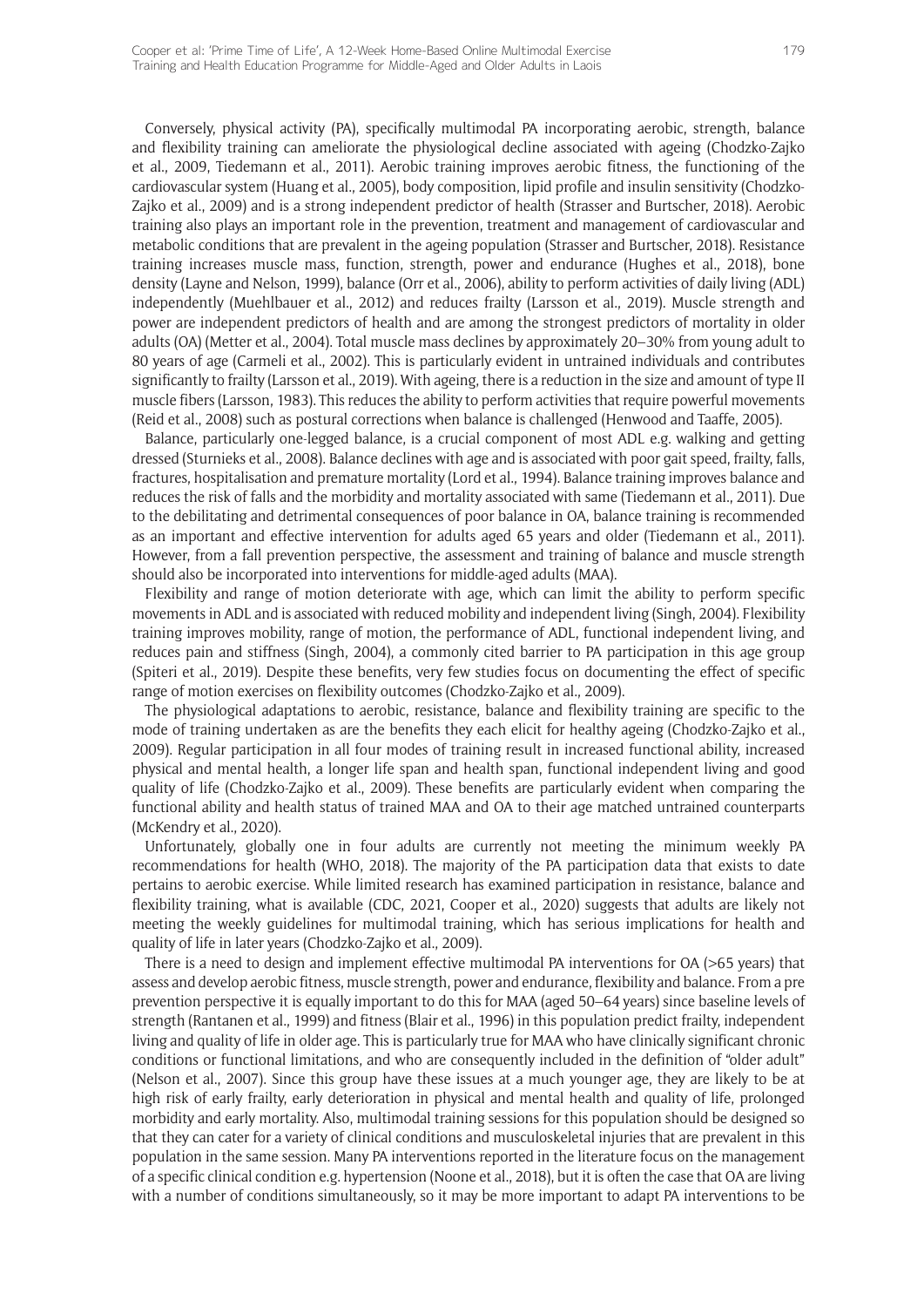inclusive of individuals with multiple conditions. Particularly since a lack of classes and programmes that cater for same is cited as a barrier to PA participation in this population (Spiteri et al., 2019).

Additionally, multimodal PA interventions for this population should incorporate simple and practical evidence-based health and fitness education workshops on topics relevant to them. These workshops can increase self-efficacy, which in turn can promote participation in PA and the long-term maintenance of this health behaviour (McAuley et al., 2007). Education workshops can be designed to address and help overcome known barriers to PA participation in MAA and OA (Spiteri et al., 2019), including being unaware of the benefits of PA for healthy ageing, not having the knowledge or skills to be physically active (Gray et al., 2016, Das et al., 2016), and not understanding the crucial role of multimodal PA in the treatment and management of injuries and clinical conditions that are prevalent in this population (Miller and Brown, 2017).

Traditionally PA interventions for OA take place on site in community or clinical settings. However, it can be necessary to provide safe and effective home-based online interventions. Online interventions offer many benefits for overcoming commonly cited barriers to PA participation including lack of time (Rodrigues et al., 2017), lack of accessibility due to distance (Paluck et al., 2006), lack of transport (Rodrigues et al., 2017) and weather (Eronen et al., 2014). The convenience of home-based online training may make it easier for individuals to be physically active.

This study aimed to investigate whether a 12-week home-based online multimodal PA and health education intervention could improve fitness, strength, balance, flexibility, and perceptions of physical and mental health in MAA and OA in Ireland with and without injuries and clinical conditions.

# **Methods**

## **Study Design**

This was a pre-test-post-test intervention study using quantitative data from a 12-week online multimodal training and health education intervention. Pre and post testing occurred in a community multipurpose hall over a two-day period three-four days before and after the 12-week intervention. Participants were required to attend one two-hour testing session before and after the intervention. Testing was completed in small groups of ten participants in line with COVID-19 restrictions in place at the time in the Republic of Ireland. An overview of the study is displayed in **Figure 1**.



**Figure 1:** Overview of the study.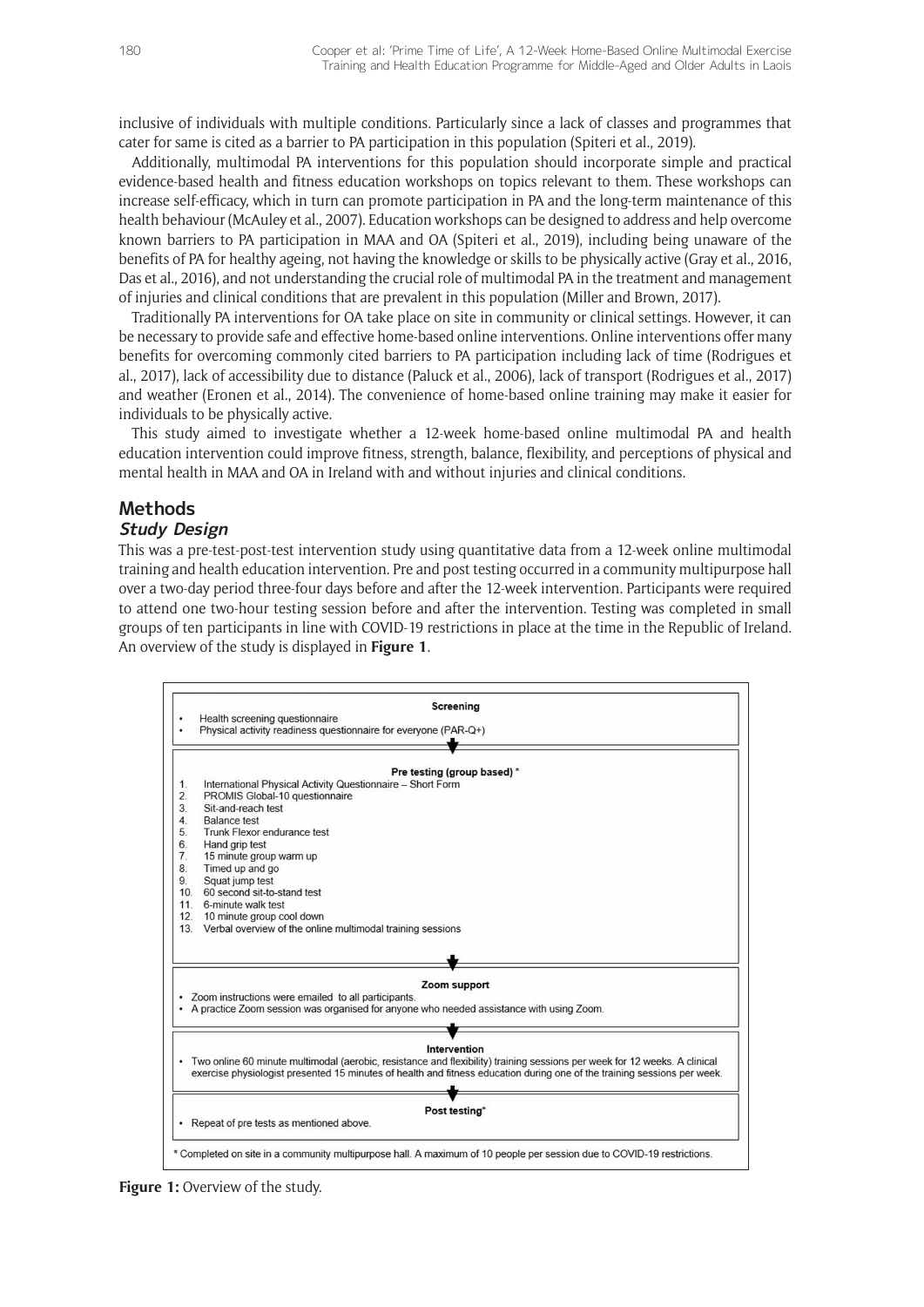#### **Participants**

Male and female adults aged between 50–80 years living in County Laois, Ireland were recruited via social media, advertisements in local newspapers and from clubs and societies in the geographical location. Ethical approval was granted by Dublin City University's research ethics committee (reference number DCUREC/2020/008).

Participants read a plain language statement and provided written informed consent prior to testing. A 24-question health screening questionnaire was used enquiring about their contact details, age, sex, participation in PA and if they had any medical conditions or musculoskeletal injuries. Participants with clinical conditions and/or musculoskeletal conditions were eligible to take part in the study. Participants completed the Physical Activity Readiness Questionnaire for Everyone (PAR-Q+) (Warburton et al., 2011). Those who answered 'yes' to any of the questions were required to gain written medical clearance from their general practitioner.

#### **Questionnaires**

The International Physical Activity Questionnaire - Short Form (IPAQ-SF) was self-administered and completed to assess the number of participants classified as inactive, minimally active and health enhancing physically active in the past seven days (Craig et al., 2003). The IPAQ-SF is a reliable and reasonably valid instrument to assess habitual PA for OA (Craig et al., 2003). The PROMIS Global-10 v.1.2 questionnaire is a valid questionnaire for assessing general health related quality of life (Hays et al., 2009). The questionnaire was scored according to manufacturer's guidelines (HealthMeasures, 2017). A higher physical health t-score and mental health t-score indicates greater perceived physical and mental health.

#### **Physical tests**

**Sit-and-Reach:** This is a valid test to estimate hamstring flexibility (Lemmink et al., 2003). Participants completed three trials and the highest score was recorded (Whaley et al., 2006).

**Balance:** One-legged balance performance was assessed using the 30 second balance test (Blodgett et al., 2020) with eyes open. This is considered a valid and reliable test of static balance (Springer et al., 2007).

**Trunk Flexor Endurance:** Trunk flexor and core strength endurance was assessed using the validated Trunk Flexor Endurance Test (McGill et al., 1999). Total time spent in the correct position was recorded.

**Hand grip strength:** Maximum isometric strength of the hand and forearm muscles were assessed using the reliable and valid hand grip strength test (Schaubert and Bohannon, 2005) performed on the Harpenden Dynamometer. Participants completed three trials on each hand, alternating between hands with a rest period of 20 seconds between trials. The highest score for each hand was noted.

**Timed Up and Go (TUG):** Balance and basic mobility skills were assessed by the TUG (Kear et al., 2017) which is a valid prognostic assessment to predict fall risk in older adults (Nightingale et al., 2019).

**Squat Jump (SJ):** The SJ test was performed using the Jump Mat Pro. This is considered a valid and reliable test to assess lower body explosive muscle strength and power (Markovic et al., 2004). Participants completed three trials and the best SJ height and flight time was recorded.

**60 second sit-to-stand test (STS):** The STS test is recognised as a reliable field-based test used to assess lower body strength and endurance (Bohannon and Crouch, 2019). Participants were asked to stand up from a chair to a fully upright position with their arms folded across their chest (harder version), or hands placed on thighs (easier version) and return to a seated position as many times as possible in 60 seconds.

**6-minute walk test (6-MWT):** The 6-MWT, a modification of the 12-minute walk/run test (Cooper, 1968), is a field-based test used to obtain reasonably reliable and valid measures of cardiovascular fitness in older adults (Enright, 2003). Participants were asked to walk, jog or run from cone A (0m) to cone B (20m) and back as many times as possible in 6 minutes.

#### **12-week intervention**

The 'Prime Time of Life' intervention was designed and delivered by a clinical exercise physiologist and four qualified fitness instructors. Prior to the intervention, the fitness instructors underwent a 6-week Clinical Exercise Physiology 'Train the Trainer' course to upskill them in multimodal session design, exercise prescription, exercise selection, exercise modifications, and special exercise considerations for MAA and OA with a range of clinical conditions. Participants took part in two 60-minute multimodal (strength, flexibility, balance and fitness) training sessions per week for 12 weeks. The training sessions consisted of a 15-minute warm up, a 35-minute main phase and a 10-minute cool down. The warm up incorporated mobility exercises for all joints, low-to-moderate intensity aerobic exercises and concluded with dynamic stretching. The main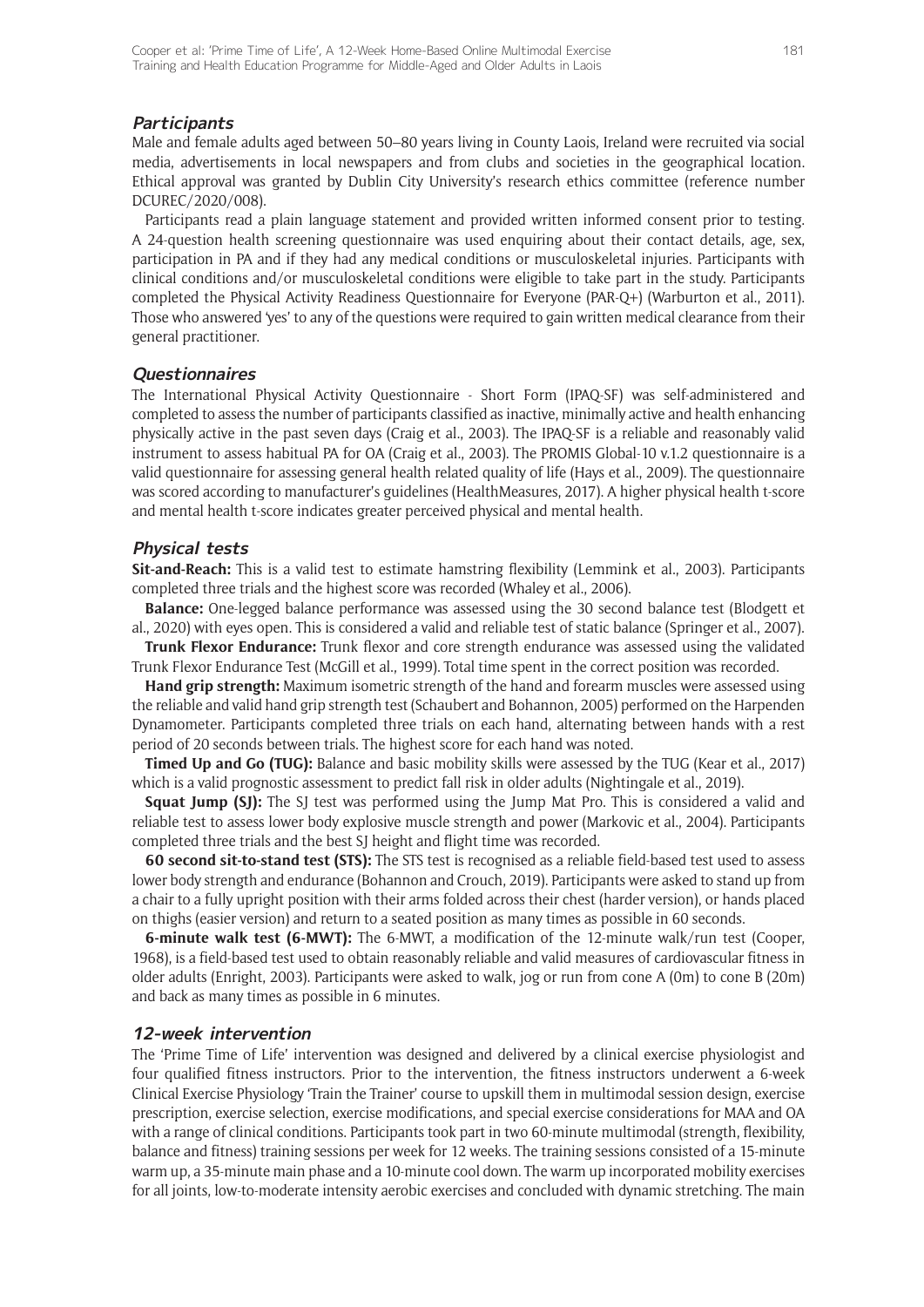phase alternated aerobic and resistance exercises. For the first two weeks of the intervention, participants completed a total of 10 exercises in the main phase. This increased by two exercises every two weeks building up to a total of 20 exercises in the main phase in weeks 11 and 12 of the intervention. The instructors demonstrated three versions of each exercise (1 = beginner, 2 = intermediate, 3 = advanced). Chair based versions of the exercises were also given when necessary. Participants were continuously instructed to choose the level that was most appropriate for their current ability and level of fitness. Each main phase exercise was performed for 45 seconds, followed by a 15 second rest. Balance exercises were undertaken as the final part of the main phase. The cool down incorporated low intensity aerobic exercises and flexibility exercises. Supplementary file 1 outlines a sample 'Prime Time of Life' session.

The sessions were delivered online via Zoom (Zoom Video Communications, California, USA) by a trained exercise instructor. All sessions were additionally monitored by a member of the research team. Participants were given a pre training check list which instructed them to bring their phone to every session so that the research team could call them privately if necessary. Participants were also instructed to bring their colour coded intensity cards with them to class, which were given to them in the pre-testing session. The green, orange and red intensity cards reflected rate of perceived exertion's of 9–12, 13–17 and 18–20 respectively (Borg., 1982). At various points in the training session participants were asked to hold up the card that reflected their perceived intensity at that time.

#### Health education

Participants underwent a 15-minute health education workshop once per week for 12 weeks, delivered by a clinical exercise physiologist as part of one of the training sessions (**Table 1**). This element of the intervention was designed to enhance the knowledge, attitudes and self-efficacy of the participants.

Participants questions were answered at the end of each workshop and take-home resources in the form of workshop notes, a video voiceover of the workshop, sample aerobic, resistance, balance and flexibility exercise videos, circuit cards and training diaries were emailed to the participants each week.

**Table 1:** Overview of the health education workshop content.

| Week           | Health education workshop content                                                                                                              |
|----------------|------------------------------------------------------------------------------------------------------------------------------------------------|
| $\mathbf{1}$   | Understanding the exercise intensity that is appropriate for you.                                                                              |
| $\overline{2}$ | The role of aerobic exercise training in healthy ageing (including the F.I.T.T. principles).                                                   |
| 3              | The role of resistance training in healthy ageing (including the F.I.T.T. principles).                                                         |
| 4              | The role of balance training in healthy ageing (including the F.I.T.T. principles).                                                            |
| 5              | The role of flexibility training in healthy ageing (including the F.I.T.T. principles).                                                        |
| 6              | How to structure your multimodal training week.                                                                                                |
| 7              | How to progress your training over time safely and effectively using the principles of overload and recovery.                                  |
| 8              | The role of multimodal training in cardiovascular health and the prevention, treatment, and management<br>of cardiovascular disease.           |
| 9              | The role of multimodal training in metabolic health and the prevention, treatment and management of<br>insulin resistance and type 2 diabetes. |
| 10             | Exercise prescription for osteoporosis.                                                                                                        |
| 11             | Exercise prescription for arthritis.                                                                                                           |
| 12             | Self-monitoring and goal setting.                                                                                                              |
|                | F.I.T.T; Frequency, Intensity, Time, Type.                                                                                                     |

## **Data analysis**

Data were analysed on SPSS version 26 (IBM Corp. Released 2019. IBM SPSS Statistics for Windows. Armonk, NY: IBM Corp). Normality was examined. Squat jump height, flight time, sit-and-reach, mental health t-score, physical health t-score were normal. Balance, grip strength, TUG, trunk flexor endurance, STS, 6-MWT, MET-min/week were non-normal. For the variables that were normal, a mixed between-within ANOVA was calculated to examine if any differences exist between time (pre and post intervention) and sex (male and female). Partial eta squared  $(\eta_p^2)$  were used to examine effect sizes and were classified as small (0.01),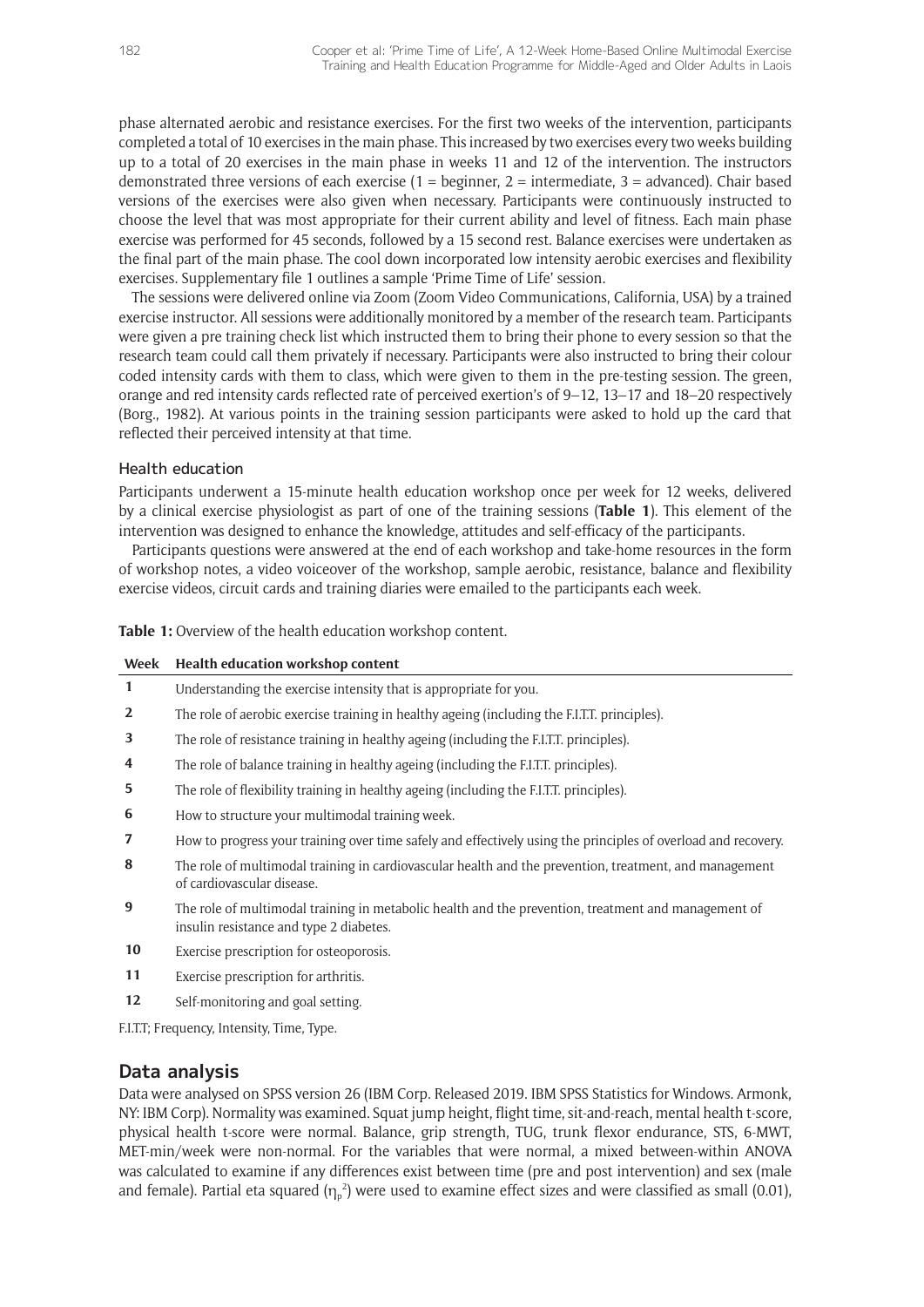medium (0.06), and large (0.14) (Cohen, 1988). For non-normal variables, the Wilcoxon signed rank test was utilised to identify the differences between time (pre and post intervention) and the Mann Whitney U test examined differences between sex (male and female) pre and post intervention. Effect sizes were calculated and classified as small ( $r = 0.1$ ), medium ( $r = 0.3$ ), and large ( $r = 0.5$ ) (Cohen, 1988). Descriptive statistics (mean, standard deviation, range) or proportions were calculated for demographic characteristics.

## **Results**

Seventy-six participants were recruited for this study. One participant withdrew from the study for nonrelated medical reasons. Fourteen participants could not complete post testing. Therefore, 61 participants completed post testing to give an adherence rate of 80.3%. Participants were primarily female (70.5%) with an average age of 60.3 ± 6.8 years. **Table 2** displays the participants' characteristics. Participants frequently reported clinical conditions which can be seen in **Table 3**.

PA participation categorised as inactive, minimally active and health enhancing physically active pre and post intervention as determined by the IPAQ-SF is presented in **Table 4**. An increase in the proportion of participants engaging in health enhancing PA was observed.

There were significant improvements in participants perception of their own physical and mental health post intervention. Significant improvements were also found post intervention in lower back and hamstring flexibility and lower body explosive strength and power as measured by the sit-and-reach and squat jump tests respectively. Males displayed greater scores than females in the squat jump test (**Table 5**).

Functional skills as assessed by the TUG test improved significantly post intervention. Cardiovascular fitness measured by the 6-MWT also improved significantly post intervention. Lower body strength endurance, core strength, and grip strength improved significantly post intervention as assessed by the sit-to-stand test, trunk flexor endurance test and hand grip test respectively. Greater hand grip strength scores were observed in males. Balance improved significantly in the right and left leg post intervention. Participation in PA improved significantly post intervention, which was reflected by an increase in MET-min/week (**Table 6**).

Grip strength scores were greater in male participants than in female participants, but no other sex differences were observed (**Table 7**).

**Table 2:** Demographics of participants.

|                                    |             | <b>Total</b>                  | Male                          | Female                        |
|------------------------------------|-------------|-------------------------------|-------------------------------|-------------------------------|
| Participants (n)                   |             | 61                            | 18                            | 43                            |
| Age $M \pm SD$ (range)             |             | $60.3 \pm 6.8$<br>$(50 - 77)$ | $59.1 \pm 7.0$<br>$(50 - 74)$ | $60.9 \pm 6.8$<br>$(50 - 77)$ |
| Height (m) $M \pm SD$              |             | $1.7 \pm 0.1$                 | $1.7 \pm 0.1$                 | $1.6 \pm 0.1$                 |
| Weight (kg) $M \pm SD$             |             | $82 \pm 15.2$                 | $91.5 \pm 10.2$               | $78.1 \pm 15.3$               |
| BMI ( $\text{kg/m}^2$ ) M $\pm$ SD |             | $29.86 \pm 6.7$               | $31.1 \pm 4.8$                | $29.3 \pm 7.4$                |
| Participation in PA Yes % (n)      |             | 88.5% (54)                    | 88.9% (16)                    | 88.4% (38)                    |
| % $(n)$                            | No $\%$ (n) | $11.5\%$ (7)                  | $11.1\%$ (2)                  | $11.6\%$ (5)                  |

M; Mean. SD; Standard deviation. M; metres. Kg; kilograms. BMI; body mass index. %; Percentage. n; Number.

## **Discussion**

The key findings of this study were that 12 weeks of home-based online multimodal training with health education significantly improved cardiovascular fitness, muscle strength, power, endurance, balance, flexibility, participation in health enhancing PA, and perceptions of physical health, mental health and quality of life in MAA and OA. This indicates that home-based online interventions for this population are equally effective to onsite programmes in improving components of fitness and perceptions of health that are crucial for healthy ageing.

## **Health Related Components of Fitness**

There was a significant increase in distance walked in the 6-MWT post intervention which translates to increased aerobic exercise capacity and cardiovascular fitness. Increased cardiovascular fitness is an important outcome since it is identified as an independent predictor of health (Strasser and Burtscher., 2018). It is also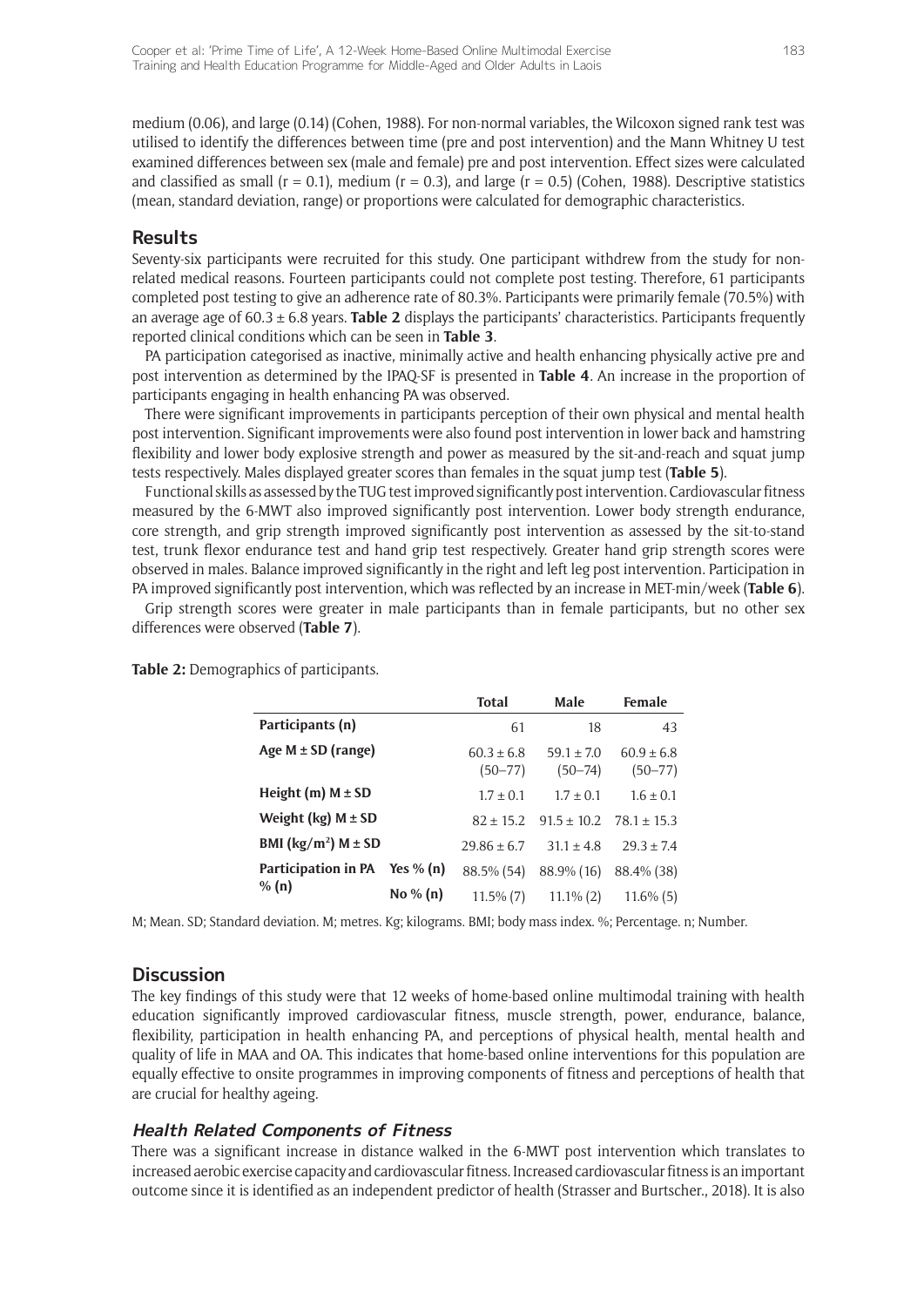**Table 3:** Clinical conditions among participants.

| <b>Clinical condition</b>              | N(%)      |
|----------------------------------------|-----------|
| <b>High cholesterol</b>                | 28 (45.9) |
| <b>Family history of heart disease</b> | 26 (42.6) |
| Obesity                                | 25(41)    |
| <b>Back pain</b>                       | 19 (31.1) |
| <b>High blood pressure</b>             | 17(27.9)  |
| Joint pain                             | 7(11.1)   |
| <b>Heart condition</b>                 | 6(9.8)    |
| <b>Type 2 diabetes</b>                 | 6(9.8)    |
| <b>Muscle injuries</b>                 | 6(9.8)    |
| Asthma                                 | 6(9.8)    |
| Osteoporosis                           | 5(8.2)    |
| <b>Rheumatoid arthritis</b>            | 5(8.2)    |
| Osteopenia                             | 4(6.6)    |
| <b>Osteoarthritis</b>                  | 4(6.6)    |
| Low blood pressure                     | 3(4.9)    |
| <b>Sarcoidosis</b>                     | 2(3.3)    |
| <b>Kidney disease</b>                  | 1(1.6)    |
| Congenital glaucoma                    | 1(1.6)    |
| <b>Hip replacement</b>                 | 1(1.6)    |
| <b>Tendonitis</b>                      | 1(1.6)    |
| Chronic obstructive pulmonary disease  | 1(1.6)    |
| <b>Dystonia</b>                        | 1(1.6)    |
| <b>Dropped foot</b>                    | 1(1.6)    |
|                                        |           |

Obesity is classified as BMI  $\geq$ 30 kg/m<sup>2</sup> (WHO, no date).

**Table 4:** IPAQ-SF classification pre and post intervention.

|                                  | <b>Pre</b> intervention<br>% (n) | <b>Post intervention</b><br>% (n) |
|----------------------------------|----------------------------------|-----------------------------------|
| Inactive $-$ Category 1          | 23.0% (14)                       | $1.7\%$ (1)                       |
| Minimally Active - Category 2    | 45.9% (28)                       | $41.4\%$ (24)                     |
| Health Enhancing PA - Category 3 | $31.1\%$ (19)                    | 56.9% (33)                        |

associated with improvements in physical function and walking, which is an important component in ADL and improved capacity in this regard is crucial for quality of life in this population (Enright, 2003). Twelve weeks of telehealth (Hwang et al., 2017) and onsite training incorporating different combinations of aerobic and resistance exercises twice per week have also reported an increase in distance walked in the 6-MWT post intervention in OA (Agner et al., 2018, Zambom-Ferraresi et al., 2015).

The maintenance and development of muscle strength in MAA and OA is very important because strength is a strong predictor of frailty, morbidity, mortality and functional independent living in these individuals (Metter et al., 2004). There was a significant increase in STS performance post intervention, which reflects increased strength endurance in the muscles of the lower limbs, increased ability to perform this ADL (Fiatarone et al., 1990) and is associated with increased gait speed (Fiatarone et al., 1990). Our findings are in line with the results of other 12-week onsite concurrent (strength and aerobic exercise) and multimodal (similar training mode and load to current study) interventions for OA (Oreská et al., 2020). Grip strength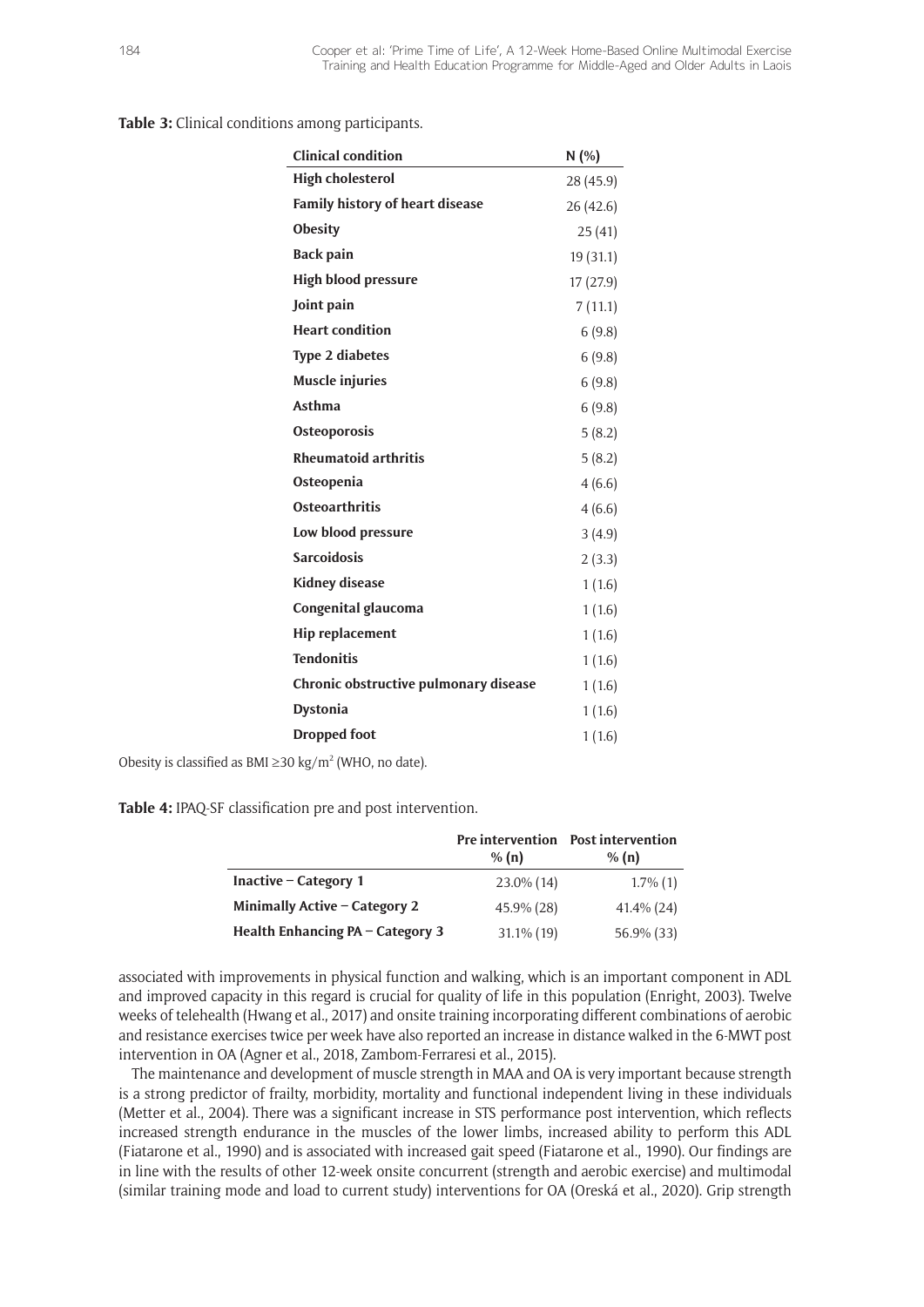|                                    | Total            |                       | Male                                                                                      |                                                   |                | Female                   | Interaction<br>effect |      | Sex           |           | Time       |      |
|------------------------------------|------------------|-----------------------|-------------------------------------------------------------------------------------------|---------------------------------------------------|----------------|--------------------------|-----------------------|------|---------------|-----------|------------|------|
|                                    | Mean ± SD<br>Pre | $Mean \pm SD$<br>Post | Mean $\pm$ SD<br>Pre                                                                      | Mean $\pm$ SD Mean $\pm$ SD Mean $\pm$ SD<br>Post | Pre            | Post                     |                       |      |               |           |            |      |
| Mental health t-score              | $46.2 \pm 7.0$   | $49.9 \pm 5.9$        | $47.0 \pm 6.6$                                                                            | $48.8 \pm 6.6$                                    | $45.8 \pm 7.2$ | $50.3 \pm 5.6$ 0.15 0.04 |                       |      |               | 0.94 0.00 | 0.001 0.21 |      |
| Physical health t-score            | $44.6 \pm 7.4$   | $49.0 \pm 6.1$        | $43.8 \pm 8.0$                                                                            | $47.6 \pm 6.3$                                    | $45.0 \pm 7.3$ | $49.6 \pm 6.1$           | 0.62                  | 0.01 | 0.43          | 0.01      | < 0.0001   | 0.35 |
| Sit-and-reach test (cm)            | $16.2 \pm 8.4$   | $20.9 \pm 7.4$        | $15.9 \pm 7.3$                                                                            | $20.3 \pm 5.8$                                    | $16.3 \pm 8.9$ | $21.1 \pm 8.0$ 0.79      |                       | 0.00 | 0.79          | 0.00      | 0.0001     | 0.46 |
| Squat Jump Height (mm)             | $147.9 \pm 55.7$ |                       | $161.6 \pm 54.3$ $195.7 \pm 42.0$ $204.9 \pm 48.3$ $127.0 \pm 47.7$ $142.6 \pm 45.5$ 0.41 |                                                   |                |                          |                       | 0.01 | $0.0001$ 0.33 |           | 0.002      | 0.16 |
| Flight time (ms)                   | $340.2 \pm 46.0$ |                       | $357.9 \pm 62.6$ $395.6 \pm 46.0$ $405.6 \pm 48.0$ $315.9 \pm 62.2$ $336.9 \pm 56.8$ 0.21 |                                                   |                |                          |                       | 0.03 | $0.0001$ 0.29 |           | 0.001      | 0.19 |
| mm; millimetres, ms; milliseconds. |                  |                       |                                                                                           |                                                   |                |                          |                       |      |               |           |            |      |

**Table 5:** Pre and post total, male and female mean values, and main effects for time, sex and interaction effects for normal variables.

Table 5: Pre and post total, male and female mean values, and main effects for time, sex and interaction effects for normal variables.

Table 6: Differences pre and post intervention for non-normal variables. **Table 6:** Differences pre and post intervention for non-normal variables.

|                                    |       |                     | <b>Total</b> |                     |        | Time                |      |
|------------------------------------|-------|---------------------|--------------|---------------------|--------|---------------------|------|
|                                    |       | Pre                 |              | Post                |        |                     | ≃    |
|                                    |       | $Mean \pm SD$       | Median       | $Mean \pm SD$       | Median |                     |      |
| Timed Up and Go (sec)              |       | $5.2 \pm 1.2$       | 4.9          | $4.8 \pm 1.0$       |        | 4.6 $< 0.0001$ 0.48 |      |
| Sit To Stand (reps)                |       | $26.6 \pm 7.2$      | 25.5         | $35.4 \pm 9.2$      | 33.0   | 0.0001              | 0.82 |
| 6-minute walk test (m)             |       | $624.8 \pm 121.8$   | 630.0        | $736.7 \pm 197.3$   | 720.0  | 0.0001              | 0.83 |
| MET-min/week                       |       | $2364.5 \pm 2230.6$ | 715.5        | $5468.0 \pm 4441.6$ | 4413.0 | 0.0001              | 0.59 |
| Trunk flexor endurance test (sec)  |       | $42.9 \pm 20.3$     | 52.7         | $57.2 \pm 9.1$      | 60.0   | < 0.0001            | 0.62 |
| Hand grip strength test (kg) Right |       | $28.0 \pm 9.9$      | 25.0         | $29.5 \pm 11.2$     | 26.0   | 0.03                | 0.39 |
|                                    | Left  | $27.5 \pm 10.4$     | 24.5         | $28.4 \pm 10.9$     | 25.0   | 0.04                | 0.26 |
| 30 Sec Balance test (sec)          | Right | $21.4 \pm 10.5$     | 27.3         | $25.4 \pm 8.2$      | 30.0   | 0.0001              | 0.45 |
|                                    | Left  | $22.0 \pm 10.8$     | 30.0         | $25.3 \pm 8.2$      | 30.0   | 0.004               | 0.36 |
|                                    |       |                     |              |                     |        |                     |      |

Sec; Seconds, Reps; Repetitions, M; Metres, MET; Metabolic Equivalent, Min; minutes, Kg; Kilograms. Sec; Seconds, Reps; Repetitions, M; Metres, MET; Metabolic Equivalent, Min; minutes, Kg; Kilograms.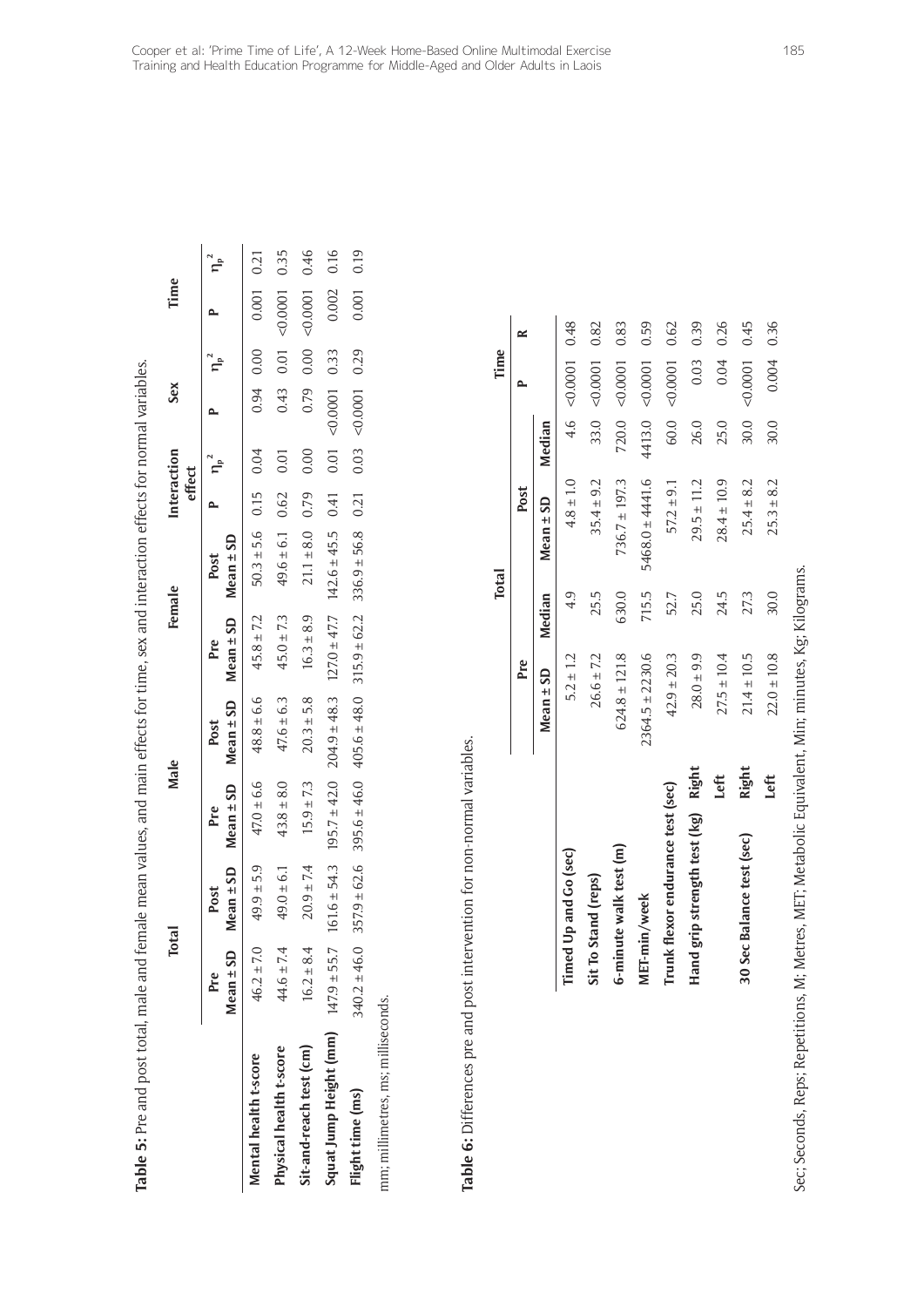|                                                                                                    |              |                     | Male   |                     |        |                     | Female |                     |        | $Sex - Pre$ |      | $Sex - Post$ |      |
|----------------------------------------------------------------------------------------------------|--------------|---------------------|--------|---------------------|--------|---------------------|--------|---------------------|--------|-------------|------|--------------|------|
|                                                                                                    |              | Pre                 |        | Post                |        | Pre                 |        | Post                |        |             |      |              |      |
|                                                                                                    |              | Mean $\pm$ SD       | Median | $Mean \pm SD$       | Median | $Mean \pm SD$       | Median | Mean $\pm$ SD       | Median |             |      |              |      |
| Timed up and go test (sec)                                                                         |              | $5.1 \pm 1.5$       | 4.6    | $4.3 \pm 0.8$       |        | $5.3 \pm 1.1$       | 4.9    | $5.0 \pm 0.9$       | 4.7    | 0.26        | 0.14 | 0.01         | 0.36 |
| Sit-to-stand test (reps)                                                                           |              | $26.5 + 8.9$        | 25.5   | $36.3 \pm 10.0$     | 33.0   | $26.7 \pm 6.5$      | 25.5   | $35.1 \pm 9.0$      | 33.0   | 0.52        | 0.08 | 0.75         | 0.04 |
| 6-minute walk test (m)                                                                             |              | $670.0 \pm 141.5$   | 650.0  | $811.7 \pm 280.5$   | 770.0  | $605.5 \pm 108.5$   | 600.0  | $705.4 \pm 142.7$   | 720.0  | 0.05        | 0.25 | 0.19         | 0.17 |
| MET-min/week                                                                                       |              | $3163.2 \pm 2354.4$ | 2686.0 | $6000.3 \pm 5136.1$ | 3885.0 | $2030.2 \pm 2115.8$ | 1386.0 | $5247.2 \pm 4170.2$ | 4506.0 | 0.05        | 0.25 | 0.77         | 0.04 |
| Trunk flexor endurance test (sec)                                                                  |              | $39.2 \pm 22.2$     | 46.6   | $59.7 \pm 1.5$      | 60.0   | $44.5 \pm 19.6$     | 60.0   | $56.2 \pm 10.7$     | 60.0   | 0.24        | 0.15 | 0.19         | 0.17 |
| Hand Grip strength test                                                                            | Right        | $40.4 \pm 7.4$      | 42.0   | $44.4 \pm 8.8$      | 46.0   | $22.7 \pm 4.5$      | 22.0   | $23.4 \pm 4.3$      | 24.0   | 0.0001      | 0.78 | 0.0001       | 0.74 |
| (kg)                                                                                               | Left         | $41.2 \pm 6.6$      | 42.0   | $43.1 \pm 8.3$      | 45.0   | $21.6 \pm 4.4$      | 22.3   | $22.5 \pm 4.1$      | 22.0   | 0.0001      | 0.71 | 0.0001       | 0.72 |
| Balance (sec)                                                                                      | <b>Right</b> | $23.7 \pm 9.5$      | 30.0   | $25.6 \pm 8.9$      | 30.0   | $20.4 \pm 10.9$     | 24.0   | $25.3 \pm 8.0$      | 30.0   | 0.27        | 0.14 | 0.87         | 0.02 |
|                                                                                                    | Left         | $22.5 \pm 8.8$      | 27.2   | $25.9 \pm 8.4$      | 30.0   | $21.8 \pm 11.6$     | 30.0   | $25.1 \pm 8.2$      | 30.0   | 0.48        | 0.09 | 0.70         | 0.05 |
| Sec; Seconds, Reps; Repetitions, M; Metres, MET; Metabolic Equivalent, Min; minutes, Kg; Kilograms |              |                     |        |                     |        |                     |        |                     |        |             |      |              |      |

Table 7: Differences pre and post intervention in male and females for non-normal variables. **Table 7:** Differences pre and post intervention in male and females for non-normal variables.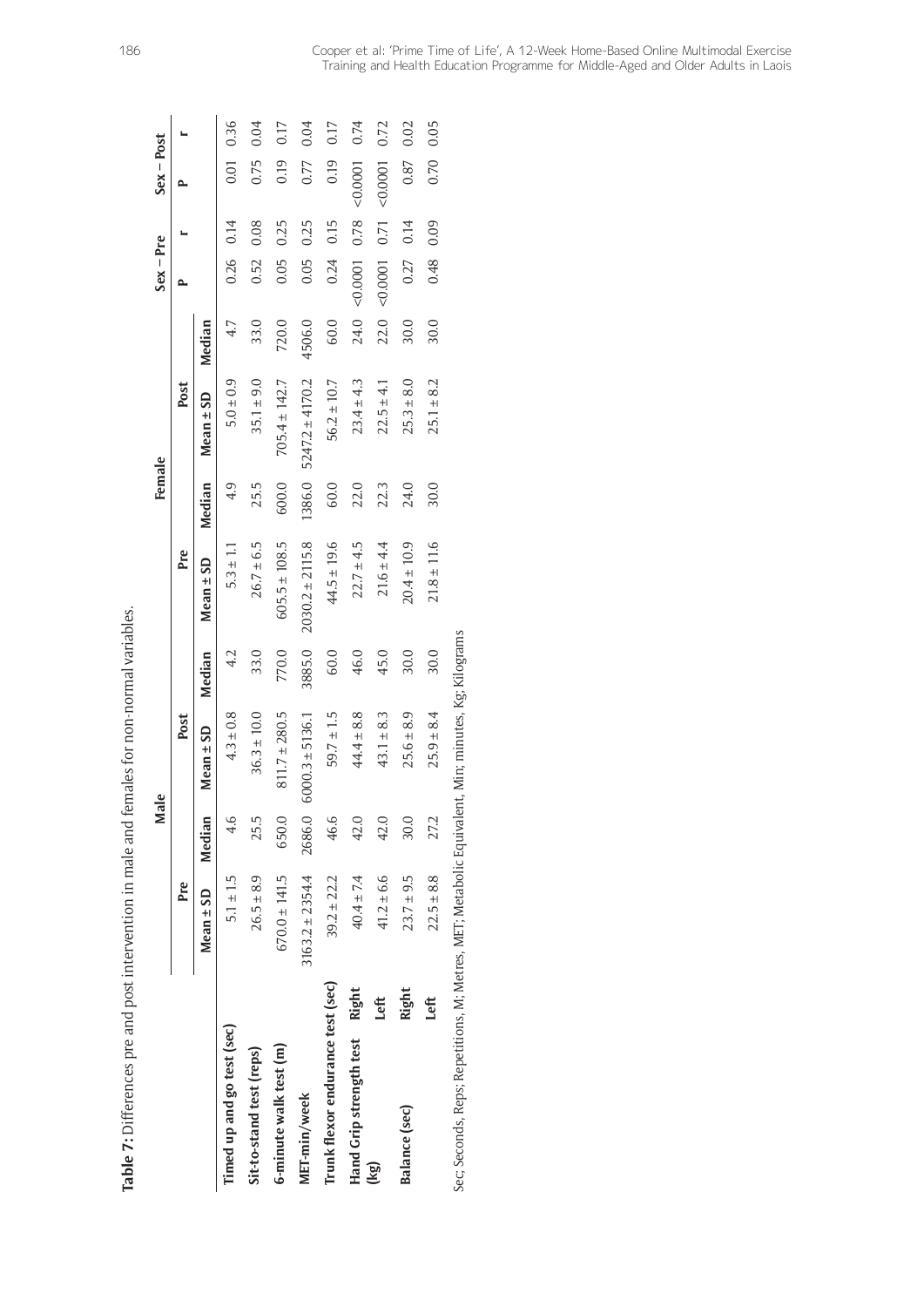improved significantly in the right and left hands post intervention. Greater strength scores were observed in male participants as expected due to their increased muscle mass and ability to generate strength when compared to females (Skelton et al., 1994). These improvements are associated with a number of health variables including improved physical functioning, walking performance, cardiovascular health, and depression (Rantanen et al., 1999). Other onsite and telehealth interventions of similar duration and training volume reported no improvement in grip strength post intervention (Hwang et al., 2017). Core strength endurance improved significantly post intervention. This is important because good core strength may allow OA to use their upper and lower limbs more effectively in ADL and increase the effectiveness of corrective movements at times when balance is challenged e.g. trips, thus preventing falls (Granacher et al., 2013a). A systematic review of core strength training interventions for OA delivered onsite consistently report significant increases in maximal isometric strength of the trunk extensor, trunk flexor and trunk rotator muscles (Granacher et al., 2013b). These interventions predominantly focus on developing core strength and consist of 2–3 sessions per week, with 20–60 minutes of core exercises per session, for four to twelve weeks (Granacher et al., 2013a). The volume of core exercises incorporated in the current intervention was 5–7 minutes per session, twice per week for 12 weeks, which is a lower training load than many of the studies contained in the systematic review, but importantly was still significantly effective. Ultimately, the gains in strength observed in this study reduce the risk of frailty and falls, disability, morbidity, mortality and promote functional independent living and good quality of life in later years (Taaffe and Marcus, 2000).

Squat jump height and flight time, which are indicators of lower limb explosive strength and power, improved significantly post intervention. Male participants displayed greater scores than female participants, due to the higher muscle mass present in males and thus greater ability to generate explosive strength and power compared to females (Skelton et al., 1994). This increase in explosive strength and power suggests improved recruitment and performance of the type II muscle fibers and thus reversal of the age-related decline in same. Improved lower limb explosive capacity is highly correlated with improved performance of ADL including walking speed, stair climbing and sit-to-stand ability (Bassey et al., 1992). It is also associated with quicker postural reaction and correction in response to a challenge to balance (Henwood and Taaffe, 2005), which is crucial for falls prevention. A systematic review of resistance training interventions in MAA and OA reports improved lower limb power in response to intervention (Straight et al., 2016). Many of these studies involved traditional resistance training using equipment or high velocity/high power training, 2–3 days per week, with low to high training volume. Home-based multimodal interventions have also been shown to improve strength and functional ability in this population (Thiebaud et al., 2014).

Balance improved significantly in the right and left leg post intervention. This is associated with falls prevention, functional independent living and enhanced quality of life in later years (Tiedemann et al., 2011). The training sessions in the current study incorporated 5–10 minutes of balance exercises twice per week. Our findings of improved balance post intervention are supported by a systematic review of other onsite interventions for OA incorporating balance training (Cadore et al., 2013). In contrast, another 12-week online (telehealth) intervention for OA incorporating a similar total weekly volume of training, reported no change in balance post intervention (Hwang et al., 2017). While balance was measured as a secondary outcome in the afore mentioned study, only strength and aerobic exercises were listed as components of the intervention. Also, 12 weeks of participating in Tai Chi training, which requires balance to execute the movements, twice per week, had no effect on balance in OA (Takeshima et al., 2017). If improved balance is an intended outcome of interventions for OA, it is important to include specific balance exercises to improve this component of fitness.

Flexibility, measured by sit-and-reach performance increased significantly post intervention which reflects improved flexibility and ROM in the lower back and hamstrings (Lemmink et al., 2003). Participants in the current study reported pain, joint issues, bone issues and muscle injuries at baseline screening. The gains in flexibility observed post intervention are associated with greater mobility and functional independent living (Chodzko-Zajko et al., 2009). Our findings are supported by other 12 week onsite interventions involving two training sessions per week (Wallace et al., 2014), but are in contrast to another 12 week onsite multimodal training intervention (Grant et al., 2004). Similar to our study, the participants in the latter study also engaged in two 60-minute multimodal sessions per week, but the authors reported no change in sit-and-reach performance post intervention.

Time taken to complete the TUG test decreased significantly post intervention, with females taking longer to complete the test. This particular test incorporates a number of functional movements including sit-tostand and stand-to-sit transitions, straight gait, turning, balance and the ability to sequence tasks, which is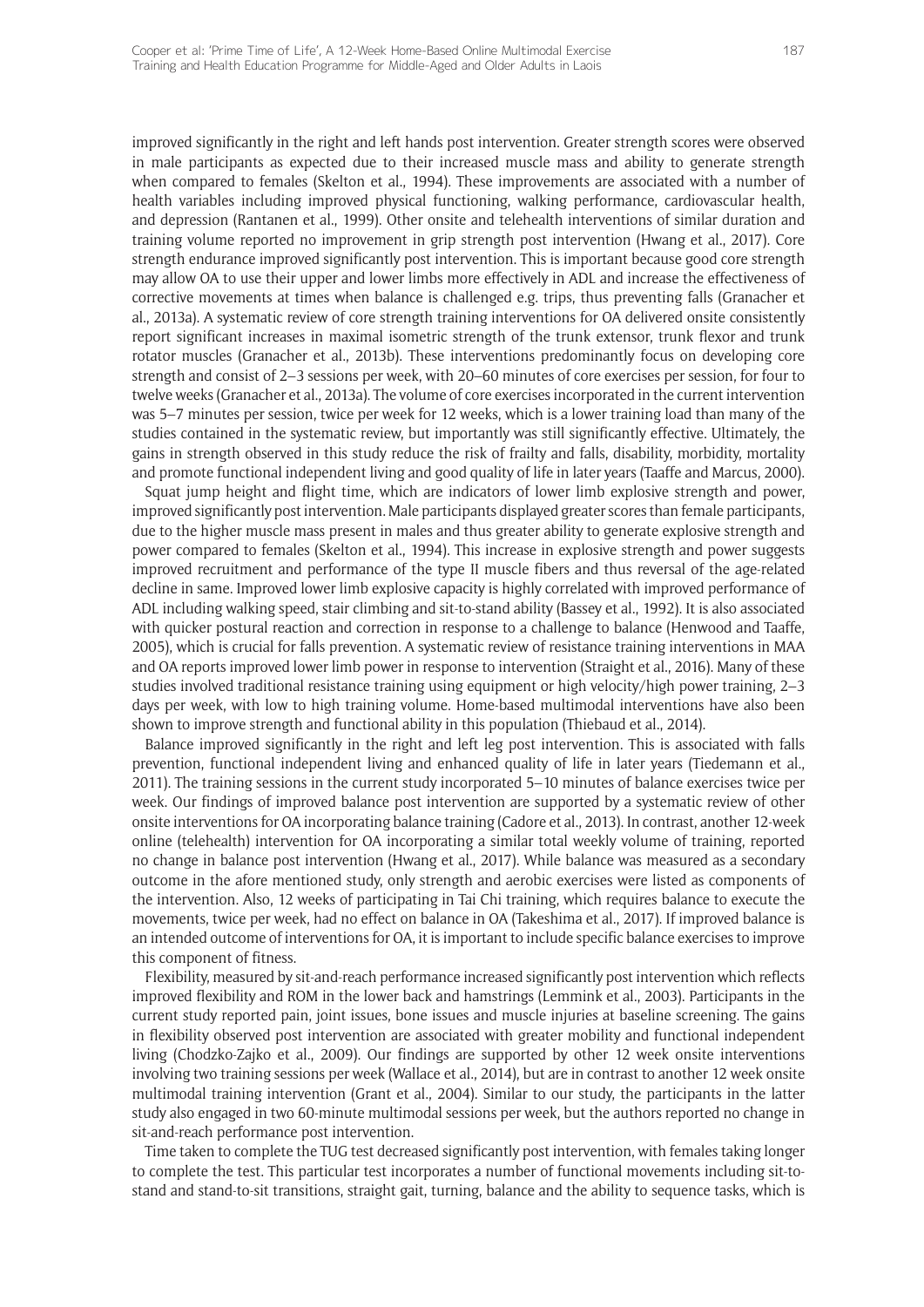similar to many tasks of daily living (Ibrahim et al., 2017). Thus, improved performance in this test indicates improved mobility and functional skills for daily life (Ibrahim et al., 2017). TUG performance has been shown to increase in OA in response to 12 weeks of onsite multimodal training twice per week (Grant et al., 2004), 12 weeks of onsite strength and balance training twice per week (Lacroix et al., 2016), and 12 weeks of onsite strength, balance and aerobic training three times per week (Shahtahmassebi et al., 2019). Other 12-week telehealth or onsite interventions have reported no change in TUG post intervention (Hwang et al., 2017).

## **Behaviour Change and Perceptions of Health**

The literature consistently reports that participation in PA is associated with improved physical health, mental health and quality of life (Chodzko-Zajko et al., 2009, Harber et al., 2017). Independent associations are also reported between individual components of fitness (strength, balance, flexibility and cardiovascular fitness) and physical health, mental health and quality of life (Chodzko-Zajko et al., 2009). There was a significant increase in physical health t-scores and mental health t-scores derived from the PROMIS-10 questionnaire post intervention. This indicates improved perception of fatigue, pain, emotional distress, overall physical function, social health and overall quality of life (Hays et al., 2009), which supports the findings of the existing literature.

Analysis of the IPAQ-SF revealed a significant increase in total PA participation per week post intervention, expressed as MET-min/week. A shift in PA behaviour was also observed. The number of participants classified as inactive (category 1) and minimally active (category 2) decreased, while the number of participants classified as taking part in health enhancing PA (category 3) increased from 31.1% pre intervention to 56.9% post intervention. This outcome is important because the physiological adaptations that occur in response greater participation in PA have significant implications for healthy ageing and quality of life (Chodzko-Zajko et al., 2009, Harber et al., 2017). The increase in PA participation per week and the change in PA behaviour observed post intervention may be due to increased self-efficacy. While the current study did not directly assess self-efficacy, it is possible that the increased fitness, strength, balance and flexibility gained by the participants throughout the intervention, combined with increased knowledge and skills in relation to engaging in PA and understanding the role of PA in healthy ageing and the treatment and management of their injuries and clinical conditions, may have augmented self-efficacy. Other home-based, group based and educational PA interventions have reported positive results in terms of participants increasing PA behaviour (van der Bij et al., 2002). Research shows that a positive attitude towards a health behaviour, PA in this case, and a greater perceived control over that behaviour (i.e. self-efficacy) leads to behavioural intention and behaviour change in adults (Duncan and McAuley., 1993) and OA (Litt et al., 2002, McAuley et al., 2007). Other web-based interventions based on this theory have been shown to produce large effects on health behaviour (Webb et al., 2010, Irvine et al., 2013).

## **Limitations and Future Recommendations**

While our online home-based 'Prime Time of Life' programme reports numerous positive outcomes post intervention, there were some limitations. The education workshops encouraged participants to meet the recommended weekly guidelines for aerobic, resistance, balance and flexibility training for healthy ageing, and take-home resources in the form of videos and circuit cards were provided to assist with same. Participant engagement in PA outside of the supervised training sessions was not tracked or monitored but should be in future studies. The aim of the weekly education sessions was to increase the participants knowledge and skills regarding multimodal PA and the role it plays in healthy ageing and the treatment and management of clinical conditions. This in turn facilitates an increase in self-efficacy to adopt and maintain this health behaviour. However, self-efficacy was not measured directly as part of this study and should be measured in future interventions. Social interaction is a crucial component of community based interventions, particularly for those designed for OA (Roberts et al., 2017). While the authors facilitated social interaction between the participants and the research team (e.g. checking intensity during class, question and answer sessions during and after health workshops, phone calls during the week), it was difficult to replicate the social interaction that would occur between participants themselves in onsite programme.

The current intervention was delivered during the peak of the COVID-19 restrictions in Ireland and actively sought to recruit vulnerable individuals who were cocooning with clinical conditions. Thus, it provided them with an opportunity which ultimately improved their functional ability and perceptions of physical and mental health. These positive outcomes lie in stark contrast to the extreme sedentary behaviour, weight gain and muscle atrophy that has been reported in similar populations during the same time period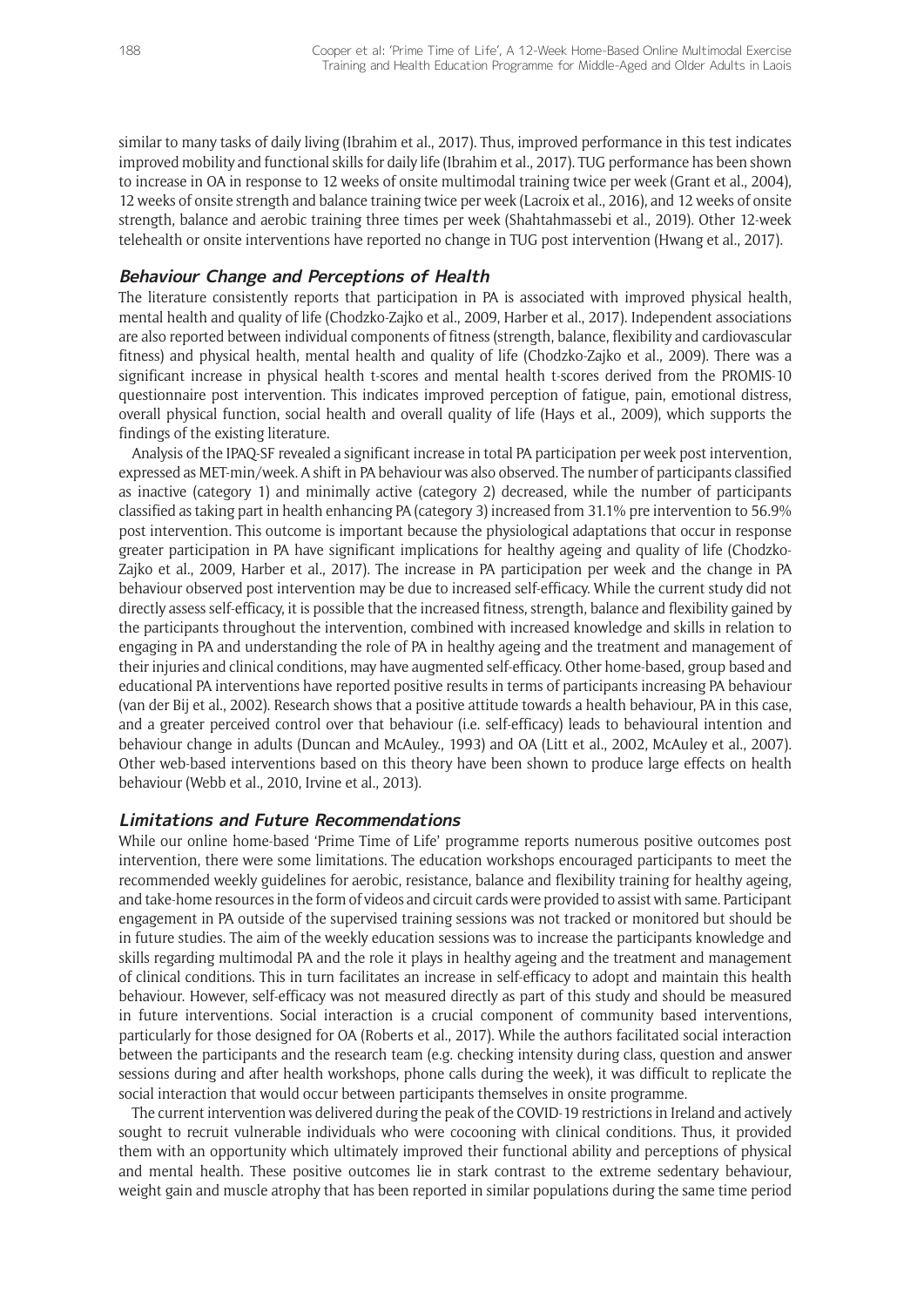(Kirwan et al., 2020). The results of our intervention add support to the literature regarding the effectiveness of online PA interventions for improving functional capacity, physical health, mental health and quality of life in MAA and OA. Online interventions are as good as onsite interventions (Hwang et al., 2017) and should be considered for wider rollout. Upskilling existing qualified community-based fitness instructors in clinical exercise physiology, as occurred in the current study, may be a cost-effective way of rolling out safe and effective multimodal PA programmes for this population moving forward.

## **Conclusion**

Twelve weeks of home-based online multimodal training and health education can significantly improve cardiovascular fitness, strength, power, balance, flexibility, participation in physical activity and perceptions of physical health, mental health, and quality of life in MAA and OA. Online interventions can overcome many of the barriers to PA participation that are frequently reported in the literature by this population. They may also improve accessibility to programmes and require less professional and financial resources to deliver when compared to onsite interventions. While there are some limitations to online interventions, the benefits are numerous and equal to those reported for onsite interventions and should be considered for wider rollout in this population.

## **Additional File**

The additional file for this article can be found as follows:

• **Supplementary File 1:** Sample 'Prime Time of Life' session. DOI:<https://doi.org/10.5334/paah.122.s1>

## **Acknowledgements**

Thank you to Laois Sports Partnership, Sláintecare, Pobal and the Government of Ireland for supporting this programme

# **Funding Information**

Laois Sports Partnership received funding from the Government of Ireland's Sláintecare Integration Fund under grant agreement number 21.

# **Competing Interests**

The authors have no competing interests to declare.

## **Author Contributions**

DC, RK and JB were contracted by Laois Sports Partnership to design, deliver and evaluate the intervention. CM is the coordinator of Laois Sports Partnership, a not-for-profit organisation.

## **References**

- **Agner, V. F. C., Garcia, M. C., Taffarel, A. A., Mourão, C. B., Da Silva, I. P., Da Silva, S. P., Peccin, M. S.,** & **Lombardi, I., Jr.** (2018). Effects of concurrent training on muscle strength in older adults with metabolic syndrome: A randomized controlled clinical trial. *Arch Gerontol Geriatr*, *75*, 158–164. DOI: [https://doi.](https://doi.org/10.1016/j.archger.2017.12.011) [org/10.1016/j.archger.2017.12.011](https://doi.org/10.1016/j.archger.2017.12.011)
- **Bassey, E. J., Fiatarone, M. A., O'Neill, E. F., Kelly, M., Evans, W. J.,** & **Lipsitz, L. A.** (1992). Leg extensor power and functional performance in very old men and women. *Clin Sci (Lond)*, *82*, 321–7. DOI: [https://](https://doi.org/10.1042/cs0820321) [doi.org/10.1042/cs0820321](https://doi.org/10.1042/cs0820321)
- **Blair, S. N., Kampert, J. B., Kohl, H. W., 3rd, Barlow, C. E., Macera, C. A., Paffenbarger, R. S., Jr.,** & Gibbons, L. W. (1996). Influences of cardiorespiratory fitness and other precursors on cardiovascular disease and all-cause mortality in men and women. *Jama*, *276*, 205–10. DOI: [https://doi.org/10.1001/](https://doi.org/10.1001/jama.1996.03540030039029) [jama.1996.03540030039029](https://doi.org/10.1001/jama.1996.03540030039029)
- **Blodgett, J. M., Cooper, R., Davis, D. H. J., Kuh, D.,** & **Hardy, R.** (2020). Associations Between Factors Across Life and One-Legged Balance Performance in Mid and Later Life: Evidence From a British Birth Cohort Study. *Front Sports Act Living*, 00028. DOI:<https://doi.org/10.3389/fspor.2020.00028>
- **Bohannon, R. W.,** & **Crouch, R.** (2019). 1-Minute Sit-to-Stand Test: SYSTEMATIC REVIEW OF PROCEDURES, PERFORMANCE, AND CLINIMETRIC PROPERTIES. *J Cardiopulm Rehabil Prev*, *39*, 2–8. DOI: [https://doi.](https://doi.org/10.1097/HCR.0000000000000336) [org/10.1097/HCR.0000000000000336](https://doi.org/10.1097/HCR.0000000000000336)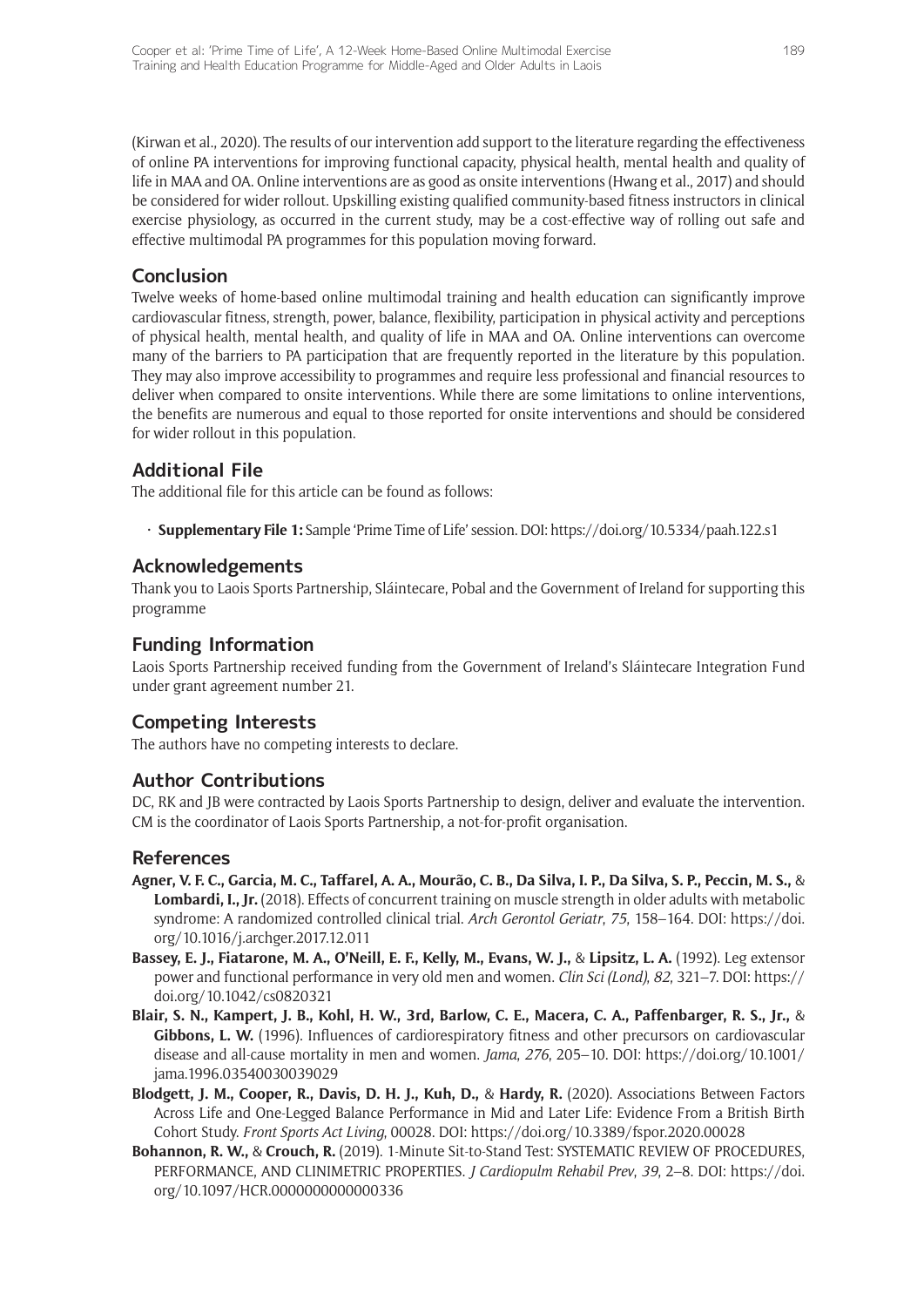- **Borg, G. A.** (1982). Psychophysical bases of perceived exertion. *Med Sci Sports Exerc*, *14*, 377–81. DOI: <https://doi.org/10.1249/00005768-198205000-00012>
- **Cadore, E. L., Rodríguez-mañas, L., Sinclair, A.,** & **Izquierdo, M.** (2013). Effects of different exercise interventions on risk of falls, gait ability, and balance in physically frail older adults: a systematic review. *Rejuvenation Res*, *16*, 105–14. DOI:<https://doi.org/10.1089/rej.2012.1397>
- **Carmeli, E., Coleman, R.,** & **Reznick, A. Z.** (2002). The biochemistry of aging muscle. *Exp Gerontol*, *37*, 477–89. DOI: [https://doi.org/10.1016/S0531-5565\(01\)00220-0](https://doi.org/10.1016/S0531-5565(01)00220-0)
- **Centers for Disease Control an Prevention.** (2021). Percent of adults who engage in no leisure-time physical activity. Available at: [https://chronicdata.cdc.gov/Nutrition-Physical-Activity-and-Obesity/](https://chronicdata.cdc.gov/Nutrition-Physical-Activity-and-Obesity/Percent-of-adults-who-who-engage-in-no-leisure-tim/6nef-e823) [Percent-of-adults-who-who-engage-in-no-leisure-tim/6nef-e823](https://chronicdata.cdc.gov/Nutrition-Physical-Activity-and-Obesity/Percent-of-adults-who-who-engage-in-no-leisure-tim/6nef-e823) [June 20, 2021].
- **Chodzko-zajko, W. J., Proctor, D. N., Fiatarone Singh, M. A., Minson, C. T., Nigg, C. R., Salem, G. J.,** & **Skinner, J. S.** (2009). American College of Sports Medicine position stand. Exercise and physical activity for older adults. *Med Sci Sports Exerc*, *41*, 1510–30. DOI:<https://doi.org/10.1249/MSS.0b013e3181a0c95c> **Cohen, J.** (1988). *Statistical Power Analysis for the Behavioural Sciences*. New York: Routledge.
- **Cooper, D., Kavanagh, R., Bolton, J., Myers, C.,** & **O'Connor, S.** (2020). Multimodal Physical Activity Participation Rates in Middle-Aged and Older Adults. *Irish Medical Journal*, 113.
- **Cooper, K. H.** (1968). A Means of Assessing Maximal Oxygen Intake Correlation Between Field and Treadmill Testing. *JAMA*, *203*(3), 201–204. DOI: <https://doi.org/10.1001/jama.1968.03140030033008>
- **Craig, C. L., Marshall, A. L., Sjöström, M., Bauman, A. E., Booth, M. L., Ainsworth, B. E., Pratt, M., Ekelund, U., Yngve, A., Sallis, J. F.,** & **OJA, P.** (2003). International physical activity questionnaire: 12-country reliability and validity. *Med Sci Sports Exerc*, *35*, 1381–95. DOI: [https://doi.org/10.1249/01.](https://doi.org/10.1249/01.MSS.0000078924.61453.FB) [MSS.0000078924.61453.FB](https://doi.org/10.1249/01.MSS.0000078924.61453.FB)
- **Das, B. M., Sartore-baldwin, M.,** & **Mahar, M. T.** (2016). The Invisible Employee: University Housekeeping Employees' Perceptions of Physical Activity. *J Phys Act Health*, *13*, 952–6. DOI: [https://doi.org/10.1123/](https://doi.org/10.1123/jpah.2015-0509) [jpah.2015-0509](https://doi.org/10.1123/jpah.2015-0509)
- **Duncan, T. E.,** & **McAuley, E.** (1993). Social support and efficacy cognitions in exercise adherence: a latent growth curve analysis. *J Behav Med*, *16*, 199–218. DOI: <https://doi.org/10.1007/BF00844893>
- **Enright, P. L.** (2003). The six-minute walk test. *Respir Care*, *48*, 783–5.
- **Eronen, J., Von Bonsdorff, M. B., Törmäkangas, T., Rantakokko, M., Portegijs, E., Viljanen, A.,** & **Rantanen, T.** (2014). Barriers to outdoor physical activity and unmet physical activity need in older adults. *Prev Med*, *67*, 106–11. DOI: <https://doi.org/10.1016/j.ypmed.2014.07.020>
- **Fiatarone, M. A., Marks, E. C., Ryan, N. D., Meredith, C. N., Lipsitz, L. A.,** & **Evans, W. J.** (1990). Highintensity strength training in nonagenarians. Effects on skeletal muscle. *Jama*, *263*, 3029–34. DOI: <https://doi.org/10.1001/jama.263.22.3029>
- **Granacher, U., Gollhofer, A., Hortobágyi, T., Kressig, R. W.,** & **Muehlbauer, T.** (2013a). The importance of trunk muscle strength for balance, functional performance, and fall prevention in seniors: a systematic review. *Sports Med*, *43*, 627–41. DOI: <https://doi.org/10.1007/s40279-013-0041-1>
- **Granacher, U., Lacroix, A., Muehlbauer, T., Roettger, K.,** & **Gollhofer, A.** (2013b). Effects of core instability strength training on trunk muscle strength, spinal mobility, dynamic balance and functional mobility in older adults. *Gerontology*, *59*, 105–13. DOI:<https://doi.org/10.1159/000343152>
- **Grant, S., Todd, K., Aitchison, T. C., Kelly, P.,** & **Stoddart, D.** (2004). The effects of a 12-week group exercise programme on physiological and psychological variables and function in overweight women. *Public Health*, *118*, 31–42. DOI: [https://doi.org/10.1016/S0033-3506\(03\)00131-8](https://doi.org/10.1016/S0033-3506(03)00131-8)
- **Gray, P. M., Murphy, M. H., Gallagher, A. M.,** & **Simpson, E. E.** (2016). Motives and Barriers to Physical Activity Among Older Adults of Different Socioeconomic Status. *J Aging Phys Act*, *24*, 419–29. DOI: <https://doi.org/10.1123/japa.2015-0045>
- **Harber, M. P., Kaminsky, L. A., Arena, R., Blair, S. N., Franklin, B. A., Myers, J.,** & **Ross, R.** (2017). Impact of Cardiorespiratory Fitness on All-Cause and Disease-Specific Mortality: Advances Since 2009. *Prog Cardiovasc Dis*, *60*, 11–20. DOI:<https://doi.org/10.1016/j.pcad.2017.03.001>
- **Hays, R. D., Bjorner, J. B., Revicki, D. A., Spritzer, K. L.,** & **Cella, D.** (2009). Development of physical and mental health summary scores from the patient-reported outcomes measurement information system (PROMIS) global items. *Qual Life Res*, *18*, 873–80. DOI:<https://doi.org/10.1007/s11136-009-9496-9>
- **HealthMeasures.** (2017). PROMIS Global Health short form scoring information. Available at: [https://www.](https://www.healthmeasures.net/images/PROMIS/manuals/PROMIS_Global_Scoring_Manual.pdf) [healthmeasures.net/images/PROMIS/manuals/PROMIS\\_Global\\_Scoring\\_Manual.pdf](https://www.healthmeasures.net/images/PROMIS/manuals/PROMIS_Global_Scoring_Manual.pdf) [Last accessed 11th January 2021].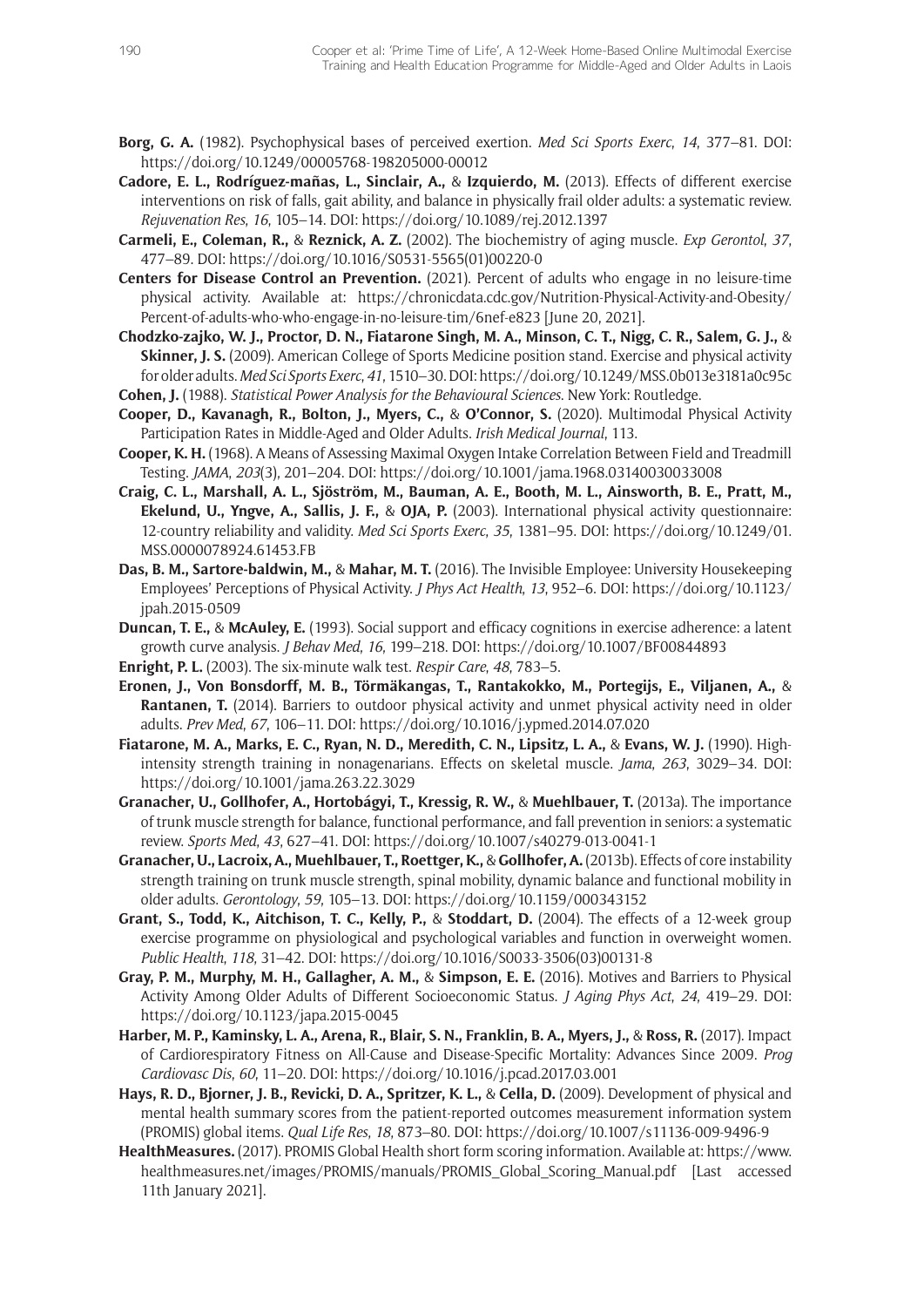- **Henwood, T. R.,** & **Taaffe, D. R.** (2005). Improved physical performance in older adults undertaking a short-term programme of high-velocity resistance training. *Gerontology*, *51*, 108–15. DOI: [https://doi.](https://doi.org/10.1159/000082195) [org/10.1159/000082195](https://doi.org/10.1159/000082195)
- **Huang, G., Gibson, C. A., Tran, Z. V.,** & **Osness, W. H.** (2005). Controlled endurance exercise training and VO2max changes in older adults: a meta-analysis. *Prev Cardiol*, *8*, 217–25. DOI: [https://doi.org/10.1111/](https://doi.org/10.1111/j.0197-3118.2005.04324.x) [j.0197-3118.2005.04324.x](https://doi.org/10.1111/j.0197-3118.2005.04324.x)
- **Hughes, D. C., Ellefsen, S.,** & **Baar, K.** (2018). Adaptations to Endurance and Strength Training. *Cold Spring Harb Perspect Med*, *8*. DOI: <https://doi.org/10.1101/cshperspect.a029769>
- **Hwang, R., Bruning, J., Morris, N. R., Mandrusiak, A.,** & **Russell, T.** (2017). Home-based telerehabilitation is not inferior to a centre-based program in patients with chronic heart failure: a randomised trial. *J Physiother*, *63*, 101–107. DOI: <https://doi.org/10.1016/j.jphys.2017.02.017>
- **Ibrahim, A., Singh, D. K. A.,** & **Shahar, S.** (2017). 'Timed Up and Go' test: Age, gender and cognitive impairment stratified normative values of older adults. *PLoS One*, *12*, e0185641. DOI: [https://doi.](https://doi.org/10.1371/journal.pone.0185641) [org/10.1371/journal.pone.0185641](https://doi.org/10.1371/journal.pone.0185641)
- **Irvine, A. B., Gelatt, V. A., Seeley, J. R., Macfarlane, P.,** & **Gau, J. M.** (2013). Web-based intervention to promote physical activity by sedentary older adults: randomized controlled trial. *J Med Internet Res*, *15*, e19. DOI: <https://doi.org/10.2196/jmir.2158>
- **Kear, B. M., Guck, T. P.,** & **McGaha, A. L.** (2017). Timed Up and Go (TUG) Test: Normative Reference Values for Ages 20 to 59 Years and Relationships With Physical and Mental Health Risk Factors. *J Prim Care Community Health*, *8*, 9–13. DOI:<https://doi.org/10.1177/2150131916659282>
- **Kirwan, R., McCullough, D., Butler, T., Perez de Heredia, F., Davies, I. G.,** & **Stewart, C.** (2020). Sarcopenia during COVID-19 lockdown restrictions: long-term health effects of short-term muscle loss. *Geroscience, 42*, 1547–1578. DOI:<https://doi.org/10.1007/s11357-020-00272-3>
- **Lacroix, A., Kressig, R. W., Muehlbauer, T., Gschwind, Y. J., Pfenninger, B., Bruegger, O.,** & **Granacher, U.**  (2016). Effects of a Supervised versus an Unsupervised Combined Balance and Strength Training Program on Balance and Muscle Power in Healthy Older Adults: A Randomized Controlled Trial. *Gerontology*, *62*, 275–88. DOI:<https://doi.org/10.1159/000442087>
- **Larsson, L.** (1983). Histochemical characteristics of human skeletal muscle during aging. *Acta Physiol Scand*, *117*, 469–71. DOI: <https://doi.org/10.1111/j.1748-1716.1983.tb00024.x>
- **Larsson, L., Degens, H., Li, M., Salviati, L., Lee, Y. I., Thompson, W., Kirkland, J. L.,** & **Sandri, M.** (2019). Sarcopenia: Aging-Related Loss of Muscle Mass and Function. *Physiol Rev*, *99*, 427–511. DOI: [https://doi.](https://doi.org/10.1152/physrev.00061.2017) [org/10.1152/physrev.00061.2017](https://doi.org/10.1152/physrev.00061.2017)
- **Layne, J. E.,** & **Nelson, M. E.** (1999). The effects of progressive resistance training on bone density: a review. *Med Sci Sports Exerc*, *31*, 25–30. DOI:<https://doi.org/10.1097/00005768-199901000-00006>
- **Lemmink, K. A., Kemper, H. C., De Greef, M. H., Rispens, P.,** & **Stevens, M.** (2003). The validity of the sitand-reach test and the modified sit-and-reach test in middle-aged to older men and women. *Res Q Exerc Sport*, *74*, 331–6. DOI:<https://doi.org/10.1080/02701367.2003.10609099>
- **Litt, M. D., Kleppinger, A.,** & **Judge, J. O.** (2002). Initiation and maintenance of exercise behavior in older women: predictors from the social learning model. *J Behav Med*, *25*, 83–97. DOI: [https://doi.](https://doi.org/10.1023/A:1013593819121) [org/10.1023/A:1013593819121](https://doi.org/10.1023/A:1013593819121)
- **Lord, S. R., Sambrook, P. N., Gilbert, C., Kelly, P. J., Nguyen, T., Webster, I. W.,** & **Eisman, J. A.** (1994). Postural stability, falls and fractures in the elderly: results from the Dubbo Osteoporosis Epidemiology Study. *Med J Aust*, *160*, 684–5, 688–91. DOI: [https://doi.](https://doi.org/10.5694/j.1326-5377.1994.tb125905.x) [org/10.5694/j.1326-5377.1994.tb125905.x](https://doi.org/10.5694/j.1326-5377.1994.tb125905.x)
- **Markovic, G., Dizdar, D., Jukic, I.,** & **Cardinale, M.** (2004). Reliability and Factorial Validity of Squat and Countermovement Jump Tests. *Journal of Strength and Conditioning Research*, *18*(3), 551–555. DOI: <https://doi.org/10.1519/00124278-200408000-00028>
- **McAuley, E., Morris, K. S., Motl, R. W., Hu, L., Konopack, J. F.,** & **Elavsky, S.** (2007). Long-term follow-up of physical activity behavior in older adults. *Health Psychol*, *26*, 375–80. DOI: [https://doi.](https://doi.org/10.1037/0278-6133.26.3.375) [org/10.1037/0278-6133.26.3.375](https://doi.org/10.1037/0278-6133.26.3.375)
- **McGill, S. M., Childs, A.,** & **Liebenson, C.** (1999). Endurance times for low back stabilization exercises: clinical targets for testing and training from a normal database. *Arch Phys Med Rehabil*, *80*, 941–4. DOI: [https://doi.org/10.1016/S0003-9993\(99\)90087-4](https://doi.org/10.1016/S0003-9993(99)90087-4)
- **McKendry, J., Joanisse, S., Baig, S., Liu, B., Parise, G., Greig, C. A.,** & **Breen, L.** (2020). Superior Aerobic Capacity and Indices of Skeletal Muscle Morphology in Chronically Trained Master Endurance Athletes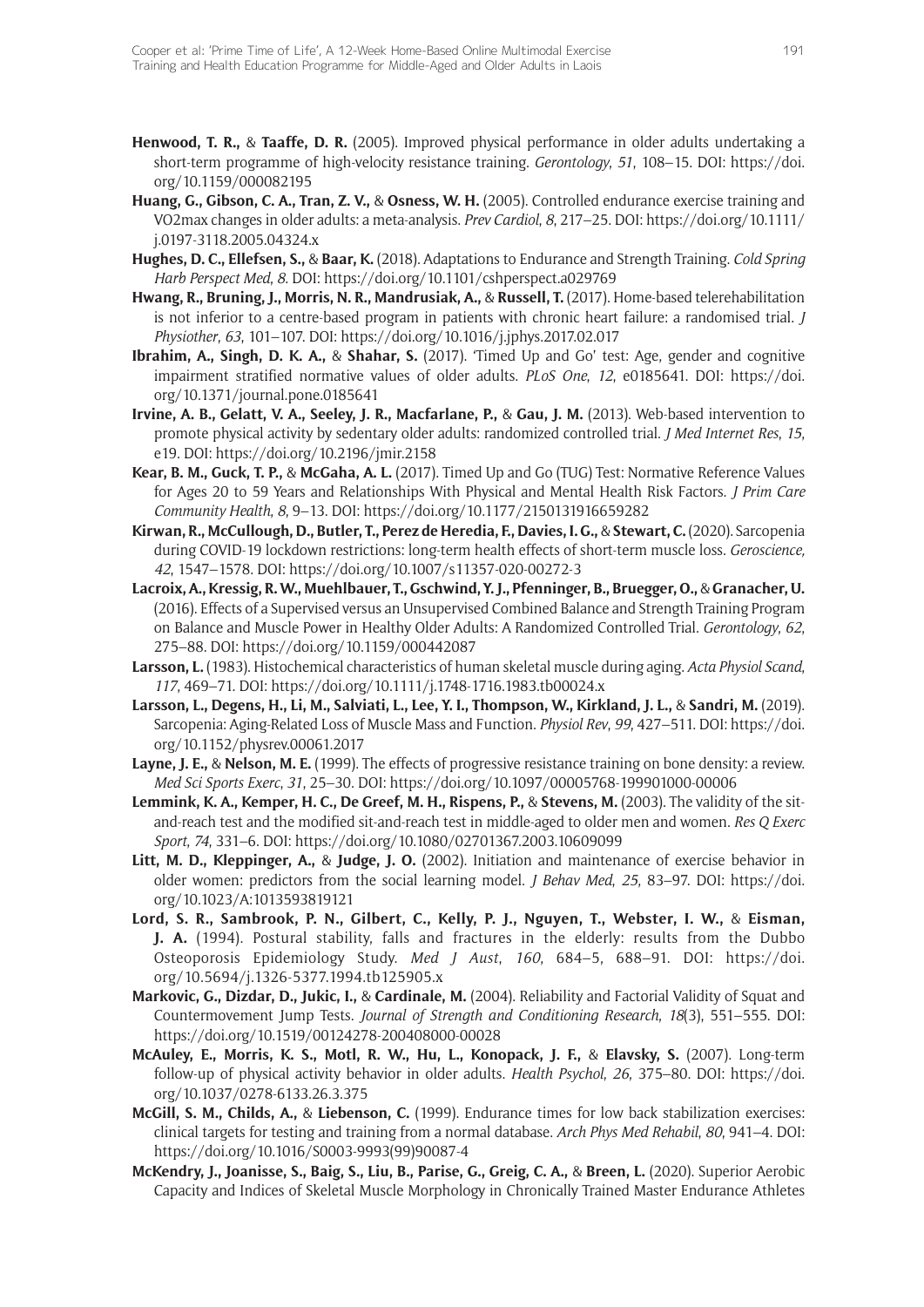Compared With Untrained Older Adults. *J Gerontol A Biol Sci Med Sci*, *75*, 1079–1088. DOI: [https://doi.](https://doi.org/10.1093/gerona/glz142) [org/10.1093/gerona/glz142](https://doi.org/10.1093/gerona/glz142)

- **Metter, E. J., Talbot, L. A., Schrager, M.,** & **Conwit, R. A.** (2004). Arm-cranking muscle power and arm isometric muscle strength are independent predictors of all-cause mortality in men. *J Appl Physiol (1985)*, *96*, 814–21. DOI: <https://doi.org/10.1152/japplphysiol.00370.2003>
- **Miller, W.,** & **Brown, P. R.** (2017). Motivators, Facilitators, and Barriers to Physical Activity in Older Adults: A Qualitative Study. *Holist Nurs Pract*, *31*, 216–224. DOI:<https://doi.org/10.1097/HNP.0000000000000218>
- **Muehlbauer, T., Besemer, C., Wehrle, A., Gollhofer, A.,** & **Granacher, U.** (2012). Relationship between strength, power and balance performance in seniors. *Gerontology*, *58*, 504–12. DOI: [https://doi.](https://doi.org/10.1159/000341614) [org/10.1159/000341614](https://doi.org/10.1159/000341614)
- **Nelson, M. E., Rejeski, W. J., Blair, S. N., Duncan, P. W., Judge, J. O., King, A. C., Macera, C. A.,** & **Castaneda-Sceppa, C.** (2007). Physical activity and public health in older adults: recommendation from the American College of Sports Medicine and the American Heart Association. *Med Sci Sports Exerc*, *39*, 1435–45. DOI: <https://doi.org/10.1249/mss.0b013e3180616aa2>
- **Nightingale, C. J., Mitchell, S. N.,** & **Butterfield, S. A.** (2019). Validation of the Timed Up and Go Test for Assessing Balance Variables in Adults Aged 65 and Older. *J Aging Phys Act*, *27*, 230–233. DOI: [https://](https://doi.org/10.1123/japa.2018-0049) [doi.org/10.1123/japa.2018-0049](https://doi.org/10.1123/japa.2018-0049)
- **Noone, C., Dwyer, C. P., Murphy, J., Newell, J.,** & **Molloy, G. J.** (2018). Comparative effectiveness of physical activity interventions and anti-hypertensive pharmacological interventions in reducing blood pressure in people with hypertension: protocol for a systematic review and network meta-analysis. *Syst Rev*, *7*, 128. DOI:<https://doi.org/10.1186/s13643-018-0791-9>
- **Oreská, Ľ., Slobodová, L., Vajda, M., Kaplánová, A., Tirpáková, V., Cvečka, J., Buzgó, G., Ukropec, J., Ukropcová, B.,** & **Sedliak, M.** (2020). The effectiveness of two different multimodal training modes on physical performance in elderly. *Eur J Transl Myol*, *30*, 8820. DOI: [https://doi.org/10.4081/](https://doi.org/10.4081/ejtm.2019.8820) [ejtm.2019.8820](https://doi.org/10.4081/ejtm.2019.8820)
- **Orr, R., De Vos, N. J., Singh, N. A., Ross, D. A., Stavrinos, T. M.,** & **Fiatarone-Singh, M. A.** (2006). Power training improves balance in healthy older adults. *J Gerontol A Biol Sci Med Sci*, *61*, 78–85. DOI: [https://](https://doi.org/10.1093/gerona/61.1.78) [doi.org/10.1093/gerona/61.1.78](https://doi.org/10.1093/gerona/61.1.78)
- **Paluck, E. C., Allerdings, M., Kealy, K.,** & **Dorgan, H.** (2006). Health promotion needs of women living in rural areas: an exploratory study. *Can J Rural Med*, *11*, 111–6.
- **Rantanen, T., Guralnik, J. M., Foley, D., Masaki, K., Leveille, S., Curb, J. D.,** & **White, L.** (1999). Midlife hand grip strength as a predictor of old age disability. *Jama*, *281*, 558–60. DOI: [https://doi.org/10.1001/](https://doi.org/10.1001/jama.281.6.558) [jama.281.6.558](https://doi.org/10.1001/jama.281.6.558)
- **Reid, K. F., Callahan, D. M., Carabello, R. J., Phillips, E. M., Frontera, W. R.,** & **Fielding, R. A.** (2008). Lower extremity power training in elderly subjects with mobility limitations: a randomized controlled trial. *Aging Clin Exp Res*, *20*, 337–43. DOI: <https://doi.org/10.1007/BF03324865>
- **Roberts, C. E., Phillips, L. H., Cooper, C. L., Gray, S.,** & **Allan, J. L.** (2017). Effect of Different Types of Physical Activity on Activities of Daily Living in Older Adults: Systematic Review and Meta-Analysis. *J Aging Phys Act*, *25*, 653–670. DOI: <https://doi.org/10.1123/japa.2016-0201>
- Rodrigues, I. B., Armstrong, J. J., Adachi, J. D., & Macdermid, J. C. (2017). Facilitators and barriers to exercise adherence in patients with osteopenia and osteoporosis: a systematic review. *Osteoporos Int*, *28*, 735–745. DOI:<https://doi.org/10.1007/s00198-016-3793-2>
- **Schaubert, K. L.,** & **Bohannon, R. W.** (2005). Reliability and validity of three strength measures obtained from community-dwelling elderly persons. *J Strength Cond Res*, *19*, 717–20. DOI: [https://doi.](https://doi.org/10.1519/00124278-200508000-00038) [org/10.1519/00124278-200508000-00038](https://doi.org/10.1519/00124278-200508000-00038)
- **Shahtahmassebi, B., Hebert, J. J., Hecimovich, M.,** & **Fairchild, T. J.** (2019). Trunk exercise training improves muscle size, strength, and function in older adults: A randomized controlled trial. *Scand J Med Sci Sports*, *29*, 980–991. DOI: <https://doi.org/10.1111/sms.13415>
- **Singh, M. A.** (2004). Exercise and aging. *Clin Geriatr Med*, *20*, 201–21. DOI: [https://doi.org/10.1016/j.](https://doi.org/10.1016/j.cger.2004.03.003) [cger.2004.03.003](https://doi.org/10.1016/j.cger.2004.03.003)
- **Skelton, D. A., Greig, C. A., Davies, J. M.,** & **Young, A.** (1994). Strength, power and related functional ability of healthy people aged 65–89 years. *Age Ageing*, *23*, 371–7. DOI:<https://doi.org/10.1093/ageing/23.5.371>
- **Spiteri, K., Broom, D., Bekhet, A. H., De Caro, J. X., Laventure, B.,** & **Grafton, K.** (2019). Barriers and Motivators of Physical Activity Participation in Middle-aged and Older-adults – A Systematic Review. *J Aging Phys Act*, *27*, 929–944. DOI: <https://doi.org/10.1123/japa.2018-0343>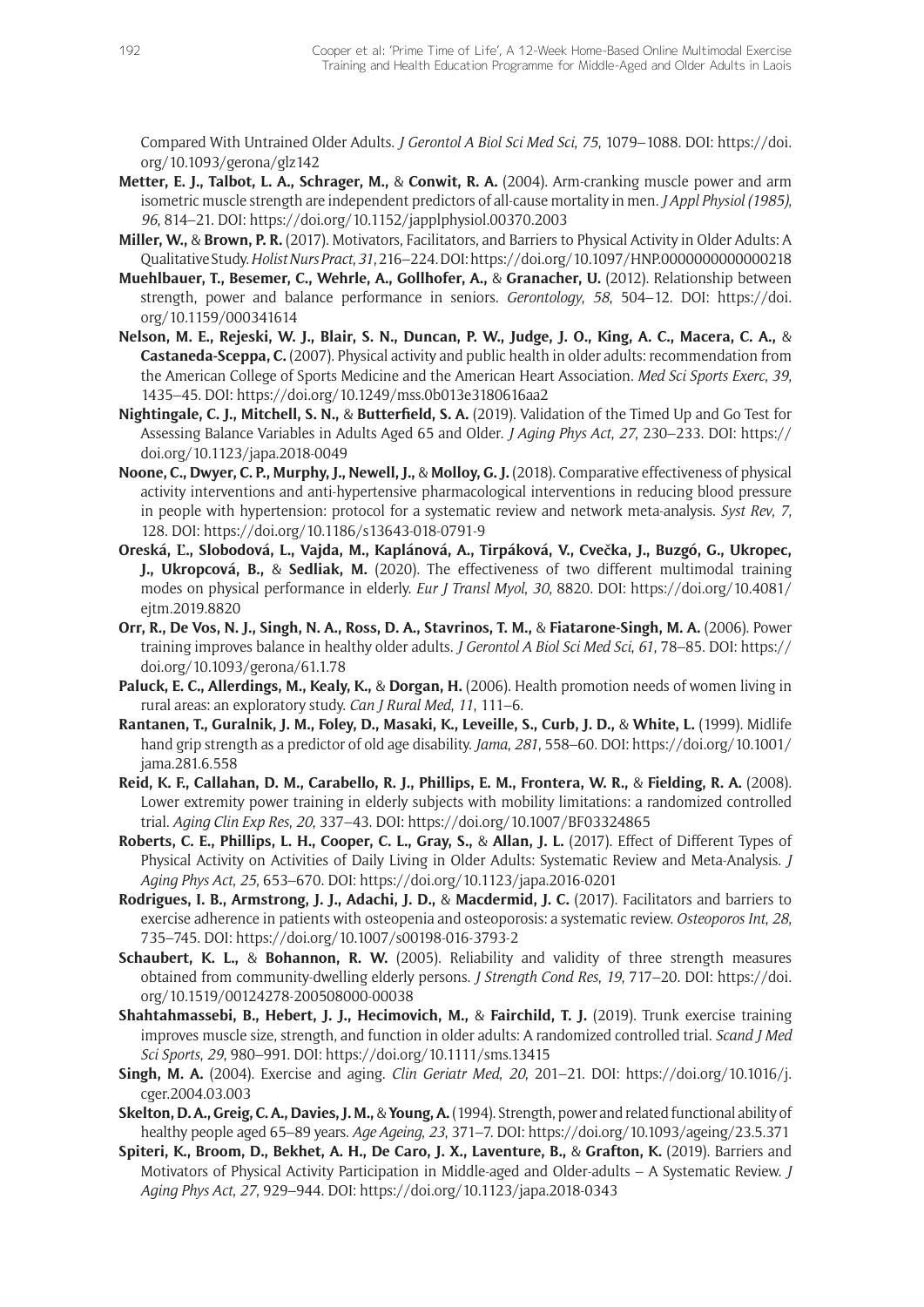- **Springer, B. A., Marin, R., Cyhan, T., Roberts, H.,** & **Gill, N. W.** (2007). Normative values for the unipedal stance test with eyes open and closed. *J Geriatr Phys Ther*, *30*, 8–15. DOI: [https://doi.](https://doi.org/10.1519/00139143-200704000-00003) [org/10.1519/00139143-200704000-00003](https://doi.org/10.1519/00139143-200704000-00003)
- **Straight, C. R., Lindheimer, J. B., Brady, A. O., Dishman, R. K.,** & **Evans, E. M.** (2016). Effects of Resistance Training on Lower-Extremity Muscle Power in Middle-Aged and Older Adults: A Systematic Review and Meta-Analysis of Randomized Controlled Trials. *Sports Med*, *46*, 353–64. DOI: [https://doi.org/10.1007/](https://doi.org/10.1007/s40279-015-0418-4) [s40279-015-0418-4](https://doi.org/10.1007/s40279-015-0418-4)
- **Strasser, B.,** & **Burtscher, M.** (2018). Survival of the fittest: VO2max, a key predictor of longevity? *Front Biosci (Landmark Ed)*, *23*, 1505–1516. DOI: <https://doi.org/10.2741/4657>
- **Stratton, J. R., Levy, W. C., Cerqueira, M. D., Schwartz, R. S.,** & **Abrass, I. B.** (1994). Cardiovascular responses to exercise. Effects of aging and exercise training in healthy men. *Circulation*, *89*, 1648–55. DOI: <https://doi.org/10.1161/01.CIR.89.4.1648>
- **Sturnieks, D. L., St George, R.,** & **Lord, S. R.** (2008). Balance disorders in the elderly. *Neurophysiol Clin*, *38*, 467–78. DOI:<https://doi.org/10.1016/j.neucli.2008.09.001>
- **Taaffe, D. R.,** & **Marcus, R.** (2000). Musculoskeletal health and the older adult. *J Rehabil Res Dev*, *37*, 245– 54.
- **Takeshima, N., Islam, M. M., Kato, Y., Koizumi, D., Narita, M., Rogers, N. L.,** & **Rogers, M. E.** (2017). Effects of 12 Weeks of Tai Chi Chuan Training on Balance and Functional Fitness in Older Japanese Adults. *Sports (Basel)*, 5. DOI:<https://doi.org/10.3390/sports5020032>
- **Thiebaud, R. S., Funk, M. D.,** & **Abe, T.** (2014). Home-based resistance training for older adults: a systematic review. *Geriatr Gerontol Int*, *14*, 750–7. DOI:<https://doi.org/10.1111/ggi.12326>
- **Tiedemann, A., Sherrington, C., Close, J. C.,** & **Lord, S. R.** (2011). Exercise and Sports Science Australia position statement on exercise and falls prevention in older people. *J Sci Med Sport*, *14*, 489–95. DOI: <https://doi.org/10.1016/j.jsams.2011.04.001>
- **Van Der Bij, A. K., Laurant, M. G.,** & **Wensing, M.** (2002). Effectiveness of physical activity interventions for older adults: a review. *Am J Prev Med*, *22*, 120–33. DOI: [https://doi.org/10.1016/S0749-3797\(01\)00413-5](https://doi.org/10.1016/S0749-3797(01)00413-5)
- **Wallace, R., Lees, C., Minou, M., Singleton, D.,** & **Stratton, G.** (2014). Effects of a 12-week community exercise programme on older people. *Nurs Older People*, *26*, 20–6. DOI: [https://doi.org/10.7748/](https://doi.org/10.7748/nop2014.02.26.1.20.e508) [nop2014.02.26.1.20.e508](https://doi.org/10.7748/nop2014.02.26.1.20.e508)
- **Warburton, D. E., Jamnik, V. K., Bredin, S. S., McKenzie, D. C., Stone, J., Shephard, R. J.,** & **Gledhill, N.** (2011). Evidence-based risk assessment and recommendations for physical activity clearance: an introduction. *Appl Physiol Nutr Metab*, *36*(Suppl 1), S1–2. DOI: <https://doi.org/10.1139/h11-060>
- **Webb, T. L., Joseph, J., Yardley, L.,** & **Michie, S.** (2010). Using the internet to promote health behavior change: a systematic review and meta-analysis of the impact of theoretical basis, use of behavior change techniques, and mode of delivery on efficacy. *J Med Internet Res*, *12*, e4. DOI: [https://doi.org/10.2196/](https://doi.org/10.2196/jmir.1376) [jmir.1376](https://doi.org/10.2196/jmir.1376)
- **Whaley, M. H., Brubaker, P. H., Otto, R. M.,** & **Armstrong, L. E.** (2006). *ACSM's Guidelines for Exercise Testing and Prescription*. Lippincott Williams & Wilkins.
- **World Health Organisation.** (2018). Global action plan on physical activity 2018–2030: More active people for a healthier world. Available at: [https://apps.who.int/iris/bitstream/han](https://apps.who.int/iris/bitstream/handle/10665/272722/9789241514187-eng.pdf?sequence=1&isAllowed=y) [dle/10665/272722/9789241514187-eng.pdf?sequence=1&isAllowed=y](https://apps.who.int/iris/bitstream/handle/10665/272722/9789241514187-eng.pdf?sequence=1&isAllowed=y) [June 20, 2021].
- **World Health Organisation.** (No date). Body Mass Index BMI. Available at: [http://www.euro. who.int/](http://www.euro. who.int/en/health-topics/disease-prevention/nutrition/a-healthy-lifestyle/body-mass-index-bmi) [en/health-topics/disease-prevention/nutrition/a-healthy-lifestyle/body-mass-index-bmi](http://www.euro. who.int/en/health-topics/disease-prevention/nutrition/a-healthy-lifestyle/body-mass-index-bmi) [Last Accessed 10/01/2021].
- **Zambom-ferraresi, F., Cebollero, P., Gorostiaga, E. M., Hernández, M., Hueto, J., Cascante, J., Rezusta, L., Val, L.,** & **Anton, M. M.** (2015). Effects of Combined Resistance and Endurance Training Versus Resistance Training Alone on Strength, Exercise Capacity, and Quality of Life in Patients With COPD. *J Cardiopulm Rehabil Prev*, *35*, 446–53. DOI:<https://doi.org/10.1097/HCR.0000000000000132>